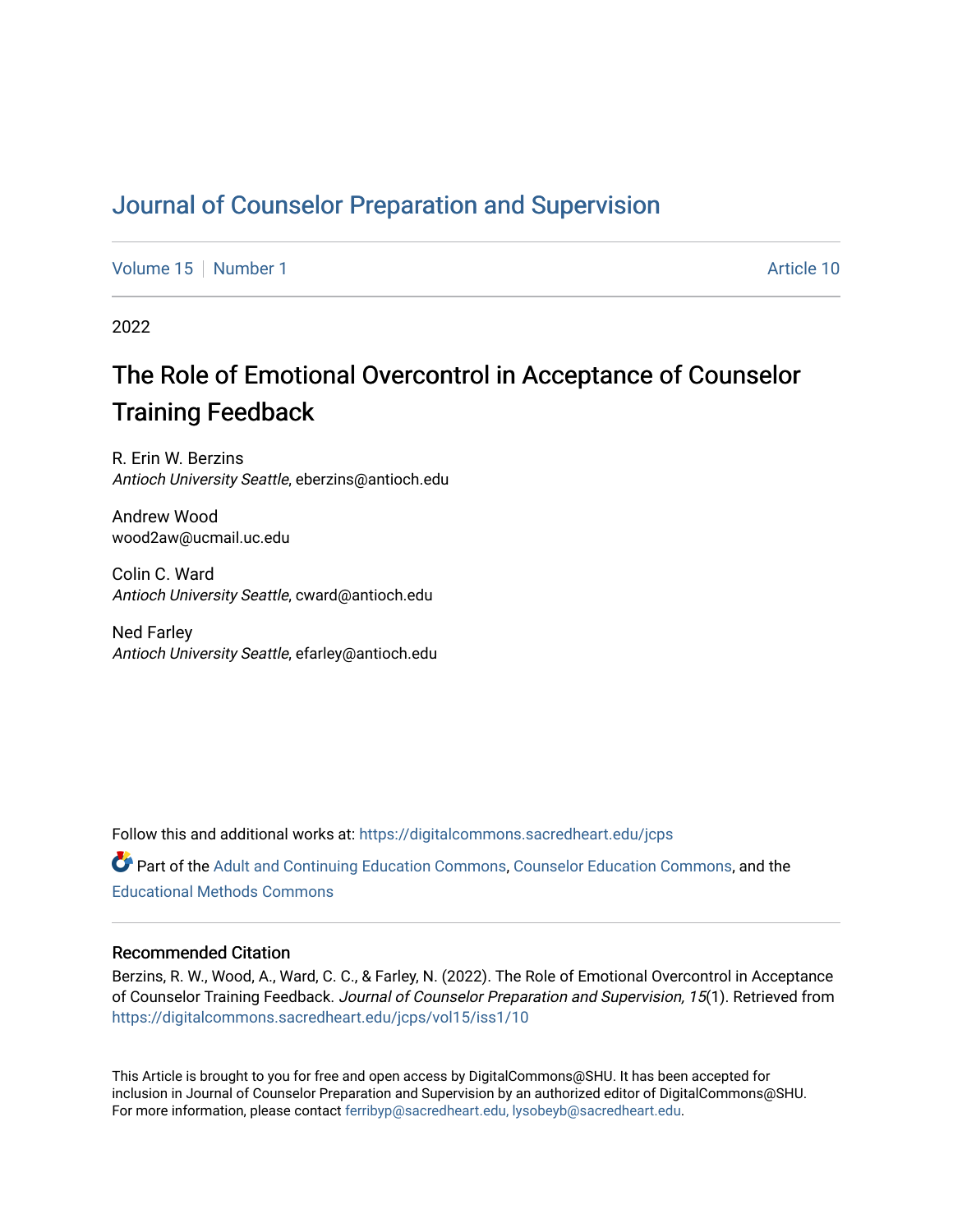# The Role of Emotional Overcontrol in Acceptance of Counselor Training Feedback

# Abstract

Effective feedback is a critical component of counselor training. The degree to which a recipient is able or willing to accept feedback can impact learning and skill development significantly. Recognizing individual trait differences can help the field of counseling understand feedback receptivity in counseling students. This study examined the possible relationship between feedback receptivity and the individual trait of emotional overcontrol. Results indicate that overcontrol accounted for variance in scores on a measure of feedback receptivity in a sample of counseling students, suggesting that individual trait differences meaningfully affect feedback receptivity.

# Keywords

emotional overcontrol, feedback, feedback receptivity, counselor training, counselor education, RO DBT

# Author's Notes

We have no known conflicts of interest to disclose. The authors would like to thank Dr. Nicole Little for her assistance as an RO DBT content expert and her help refining the survey tool.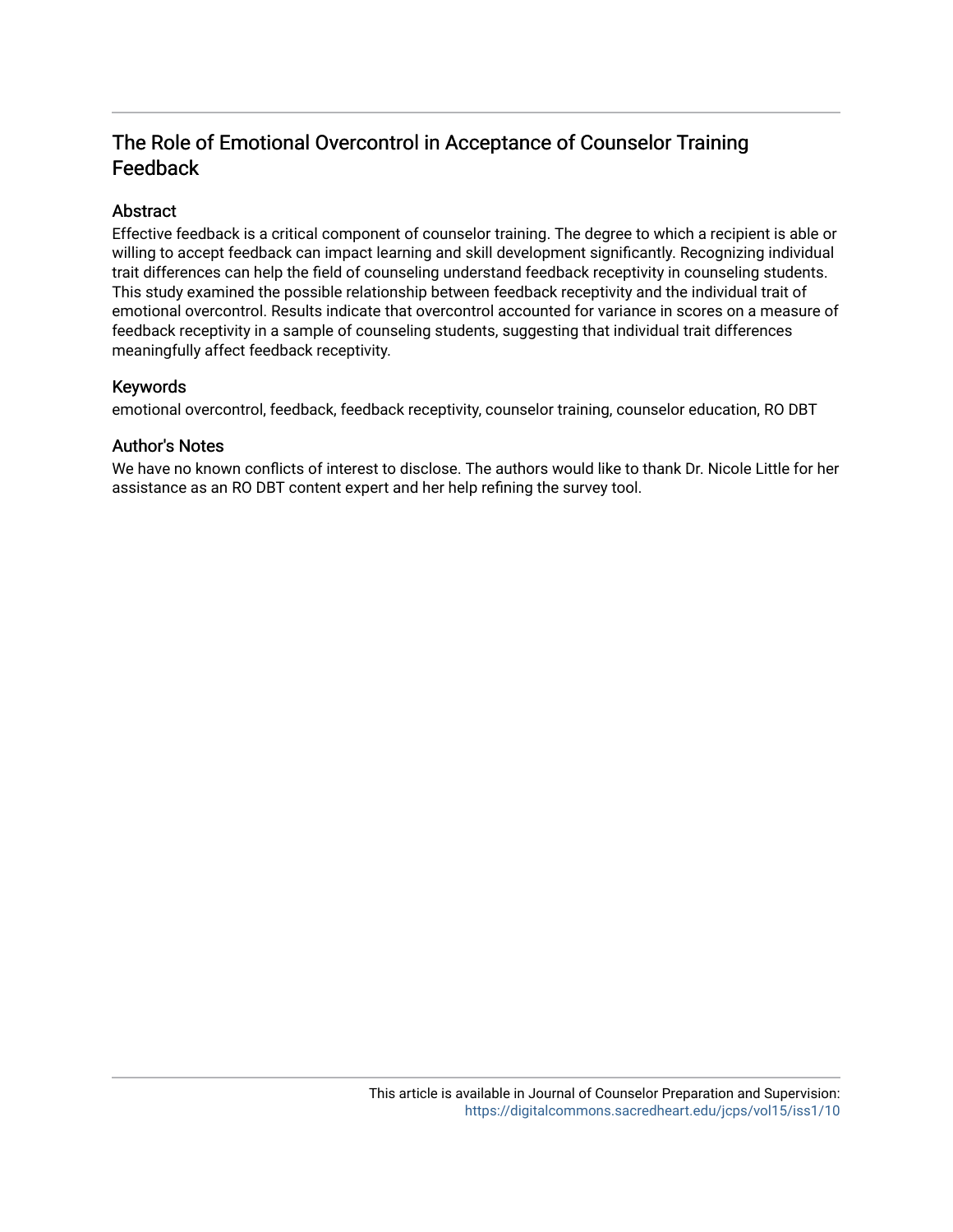Feedback is an important element of student learning in counseling programs. Students use their instructors' and supervisors' knowledge to learn competent, ethical care and to adopt the identity of a professional counselor. Counselor educators and supervisors are required to provide ongoing feedback to students and to evaluate both didactic and clinical work (American Counseling Association, 2014). Receiving feedback, however, can be a challenging experience for students and can create conflicts in educational settings. Difficulty accepting feedback is a leading cause of student remediation in counseling programs (Henderson & Dufrene, 2013).

Much counselor supervision literature focuses on the methods with which supervisors communicate feedback (e.g., Borders et al., 2017; Nelson et al., 2008) and the degree to which supervisees like or accept the way feedback is transmitted (e.g., Duffey et al., 2016; Trepal et al., 2010). This literature emphasizes the importance of delivering feedback in a manner likely to satisfy the recipient. However, it must be recognized that feedback is a dyadic process, in which both sender and receiver play active roles (Linderbaum & Levy, 2010). An overemphasis on delivery suggests that feedback reception is the speaker's responsibility. In other words, if a student chooses not to listen to feedback, the implication is that the instructor simply did not deliver the information in a satisfactory manner. However, research suggests that other mechanisms may be at play in this situation, namely opennessto feedback and individual traits (Linderbaum & Levy, 2010; London and Smither, 2002). This study explores the concept of feedback, how it relates to counselor training, and how Radically Open Dialectical Behavior Therapy (RO DBT) may help to explain counseling students' reception of feedback.

#### **Feedback Receptivity**

In counselor education, teachers serve as instructors, mentors, and gatekeepers, tasked to protect the profession from students who may be unfit to work with clients. Counselor educators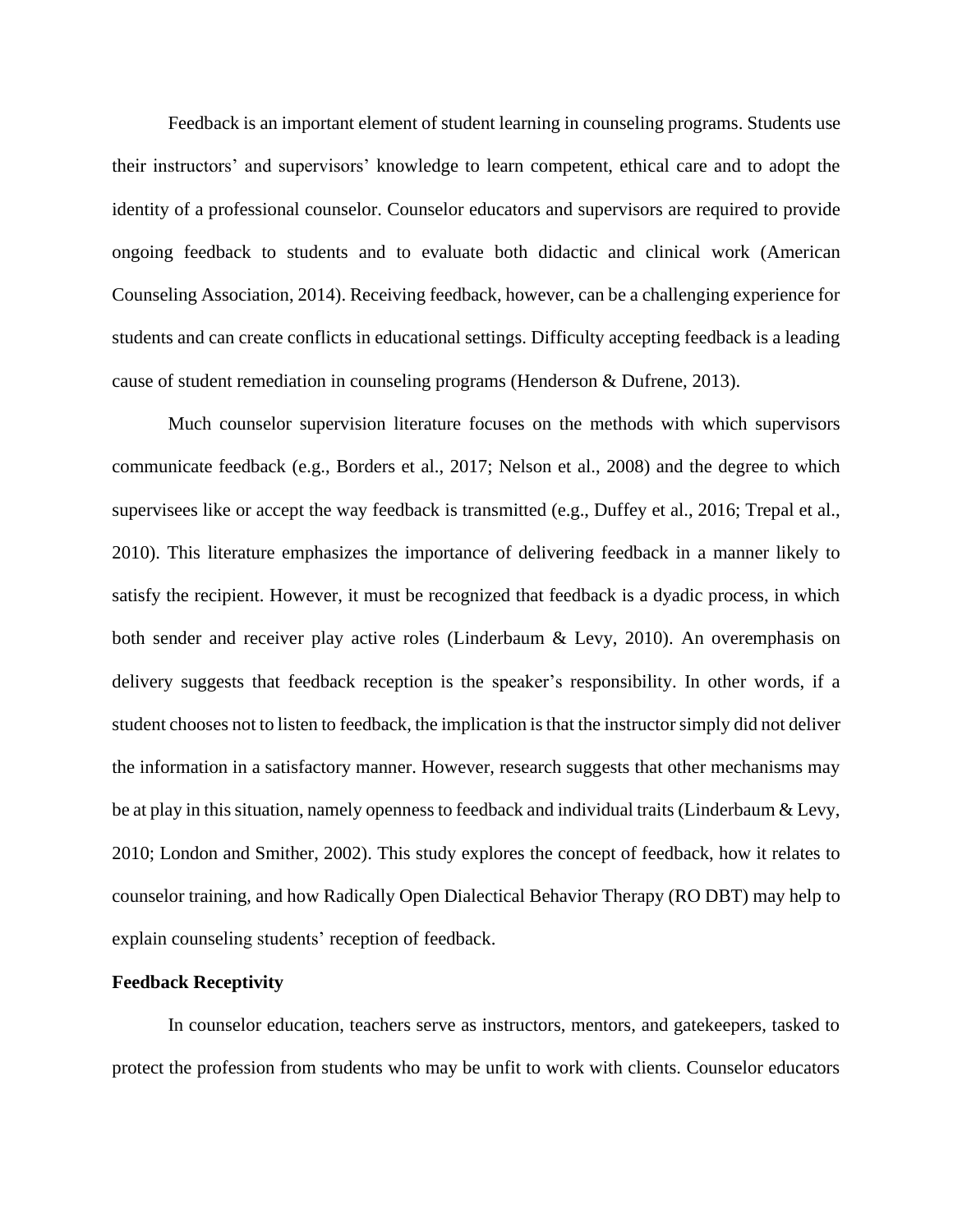must provide regular feedback to students about their work and professional development in order to help students achieve competency and ethically enter the profession (American Counseling Association, 2014). Feedback is critical to the learning process (Al-Hattami, 2019; Finn & Metcalfe, 2010) and has become a focal point in educational research. Researchers have established that how recipients hear and process feedback has a critical role in the outcome of feedback, including whether recipients use feedback to improve their performance (Rasheed et al., 2015). Feedback that does not align with recipients' self-perception may simply be disregarded as unhelpful or inaccurate (Brett & Atwater, 2001).

Feedback can take many forms, including restructuring the recipient's understanding, providing correct information to counter a factual error, directing the recipient toward a course of study or inquiry, or offering alternative data or perspectives (Hattie & Timperley, 2007). Feedback is considered *positive* when the information provided supports or validates the recipient's thinking, behavior, or task performance. *Critical* feedback addresses problematic behaviors or inaccurate understandings, with a goal of changing the recipient's behavior or knowledge base (Wahesh et al., 2017). Geddes and Linnehan (1996) examined the dimensions of positive and critical feedback, and the results suggested that critical feedback might be a more complex cognitive experience, perhaps requiring more processing time, attention, and effort. Positive feedback may also be evaluated differently and is likely to be interpreted by the recipient as more accurate (Brett & Atwater, 2001).

The cognitive structures related to feedback receptivity also appear to be connected to attentional focus. Feedback may affect the recipient's behavior by changing the locus of attention (Kluger & DeNisi, 1996). Feedback has been found to direct the recipient's attention to one of three types of process: task learning, task motivation, or metatask processes. Task-learning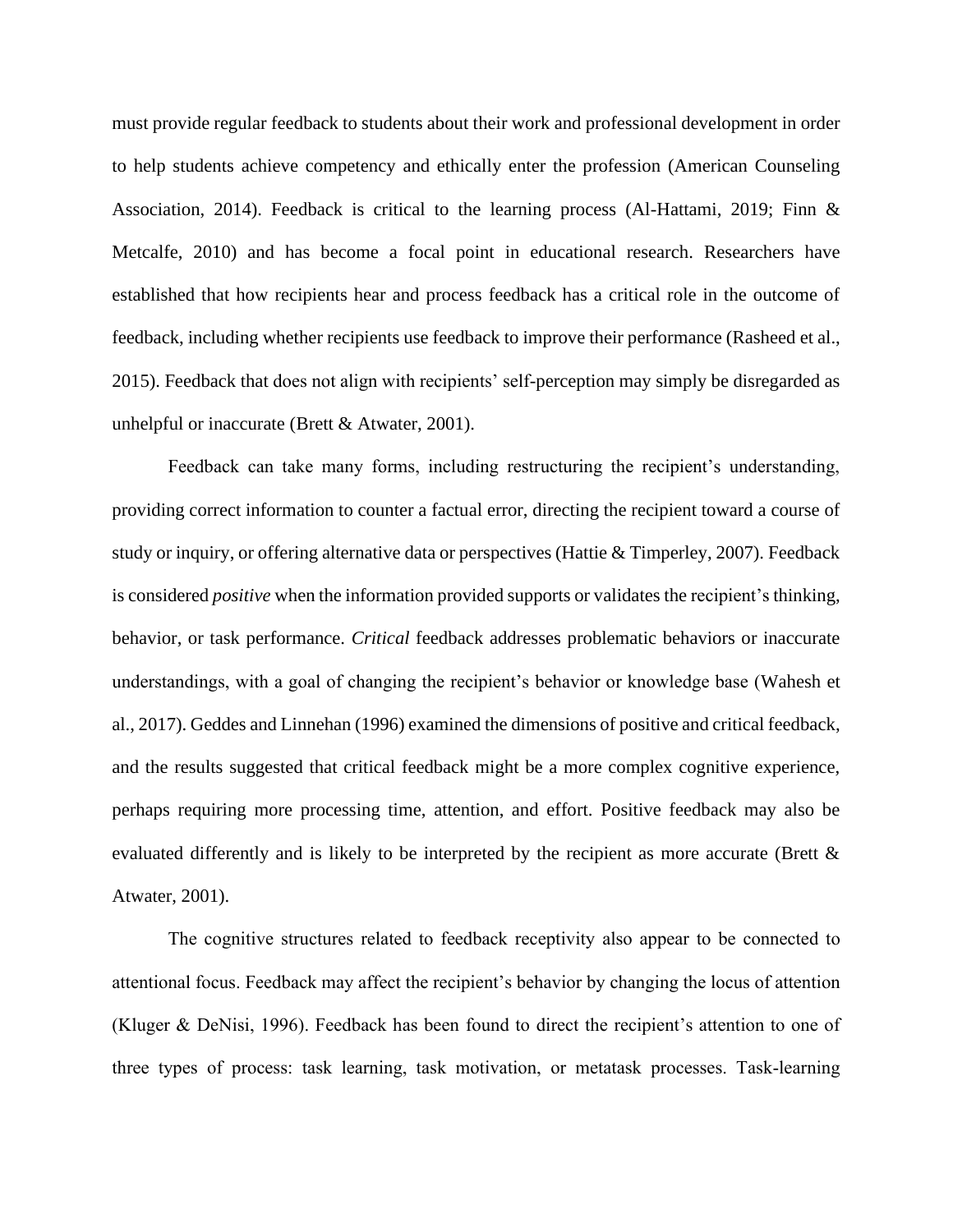processes relate to new skill development, while task motivation pertains to interest and goal achievement. Metatask processes relate to emotion; when attention is directed to this area, the feedback recipient engages in affective processes such as evaluating the self, assessing the feedback giver, and considering the task within a broader meaning or context. Individuals with higher anxiety have been found to be more likely to respond to feedback by shifting their attention away from tasks and toward metatask processes that focus on themselves (Kluger & DeNisi, 1996). Feedback is generally ineffective for learning when the recipient directs attention away from tasklearning processes and toward metatask processes (King, 2015). When a feedback recipient perceives a gap between their own performance and the feedback, "the discrepancy can be eliminated by changing behavior to change the future feedback, by changing the standard so it matches the present feedback, by rejecting the feedback, or by escaping the situation (physically or mentally) that signals discrepancy" (Kluger & DeNisi, 1996, pp. 259–260). When metatask processes are activated, such as by critical feedback, the recipient might try to reduce the perceived threat toward themselves by abandoning the task or attempting to restore a positive sense of self by rejecting the feedback or the feedback giver (Kluger & DeNisi, 1996).

The emotionally charged nature of feedback challenges not only recipients, but also those responsible for delivering feedback. In a laboratory setting, subjects assigned to the supervisor role changed their appraisal of supervisees when they learned that they needed to deliver feedback in person; the valence of the feedback became more positive, especially if the supervisor attributed poor performance to the subordinate's ability instead of to their effort (Ilgen & Knowlton, 1980). Individuals giving feedback may change or withhold information due to worry about hurting the recipient's feelings (Hoffman et al., 2005) or inciting a negative response (Ladany & Melincoff, 1999). The discomfort with delivering critical feedback is sometimes countered with tips for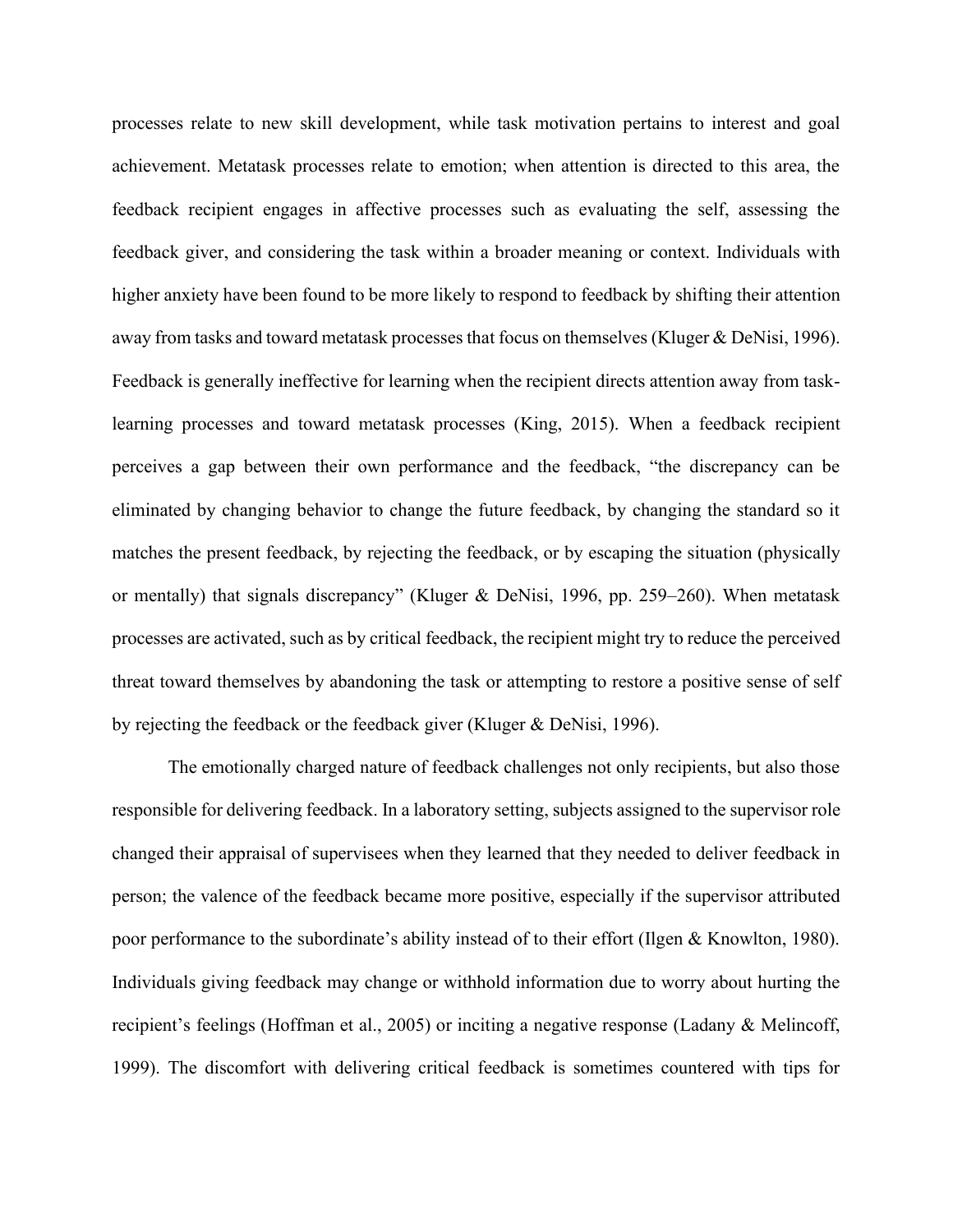carefully maneuvering through recipients' defenses (Letting, 1992), but research has suggested that the focus on "proper" timing, specificity, and frequency of feedback may not be based on reliable constructs (Price et al., 2010).

Students often perceive feedback as a short-term intervention for the purposes of justifying grades or improving the next assignment, whereas teachers are more likely to focus on pedagogical design elements, such as feedback timing, and to view feedback as serving the long-term development of the student (Dawson et al., 2019; Price et al., 2010). Students and teachers differ in the degree to which they believe students have a responsibility within the feedback process. Although many educators also overlook the role of students in accepting feedback, few students report thinking about themselves as being accountable for making the feedback process effective (Dawson et al., 2019). Teachers often provide formative feedback that students may overlook as they put more importance on the final grade (Yorke, 2003). Feedback is not useful, however, unless meaning is made by the recipient and action is taken (Hattie & Timperley, 2007).

If students in counselor training programs react emotionally to feedback, potentially directing attention away from learning and toward the self, and if instructors and supervisors have difficulty delivering feedback, then there may be a cyclical interaction that is not conducive to learning. Misaligned expectations about the purpose of feedback may also contribute to an ineffective environment. As such, a focus on proper feedback delivery may be insufficient. Individual differences are emerging as an important theme in understanding feedback receptivity.

# **Feedback Orientation**

The research on feedback orientation offers a means of conceptualizing the importance of individual traits. Feedback orientation was defined by London and Smither (2002) as "an individual's overall receptivity to feedback, including comfort with feedback, tendency to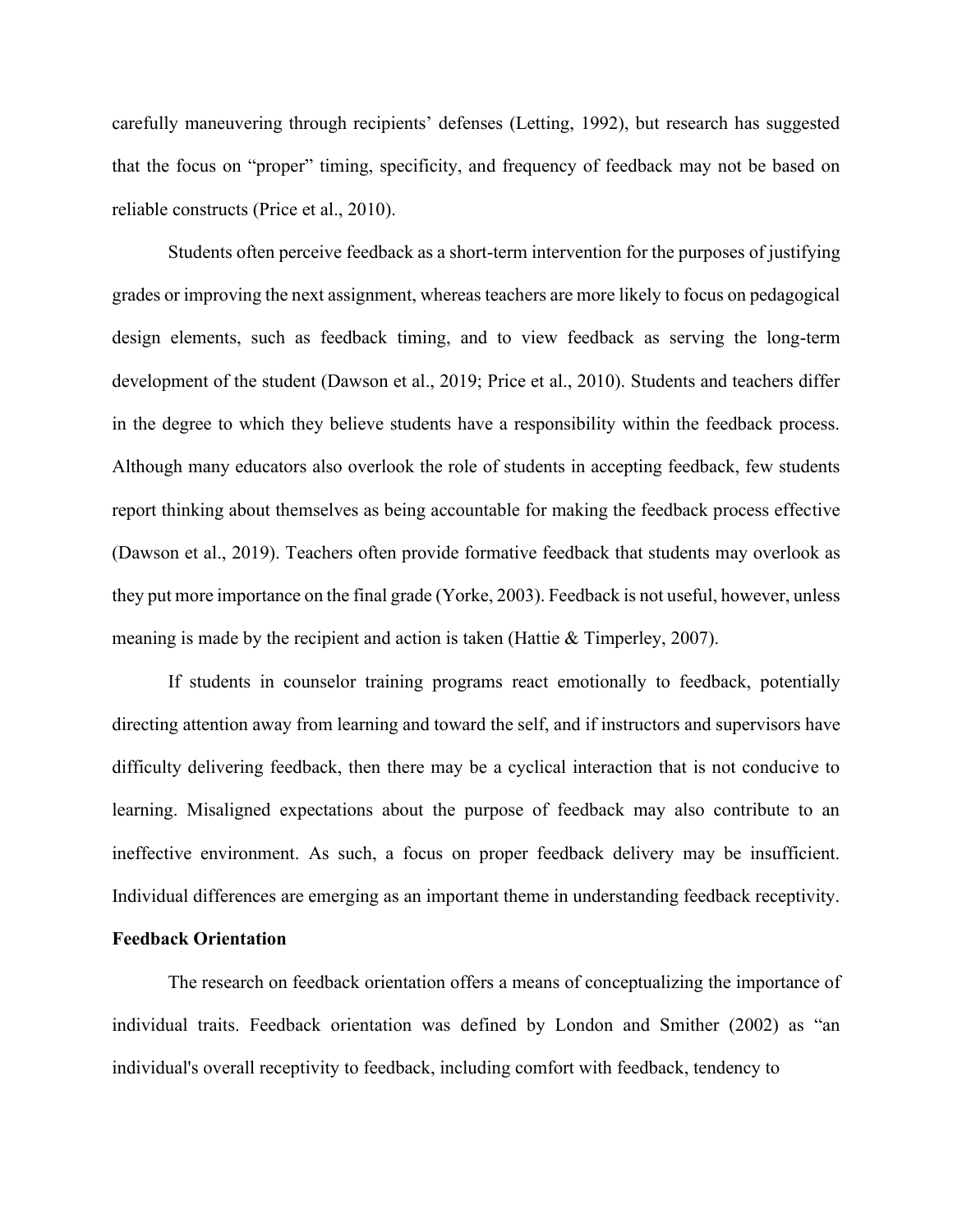seek feedback and process it mindfully, and the likelihood of acting on the feedback to

guide behavior change and performance improvement" (p. 81). That is, someone with strong feedback orientation will value and integrate feedback, while someone with weak feedback orientation may be resistant to or ignore feedback (Linderbaum & Levy, 2010). Feedback orientation is considered a relatively stable trait, although Linderbaum and Levy (2010) believed that this orientation is subject to change and influence. If an individual's feedback orientation affects classroom learning, and if this trait is subject to change, then this construct could prove important in the counselor training environment.

More elemental traits, such as biology, might also account for some individual differences in feedback receptivity. Emerging research on the topics of biotemperament and feedback orientation offers new perspectives on the dyadic process of feedback. An inhibited temperament, characterized by rigidity and resistance to new information, may be a feature in feedback receptivity (Lynch, 2018a). RO DBT may offer a useful perspective on the feedback exchange process within counselor education. RO DBT provides a lens for understanding feedback receptivity and the biotemperamental features that may impair openness.

#### **Radically Open Dialectical Behavior Therapy**

If individual differences like feedback orientation and attitude about the meaning of feedback influence feedback receptivity, then these differences are likely to affect behavior in the training environment. RO DBT can be used as a theoretical framework to explore these concepts. RO DBT is a counseling model and biopsychosocial theory of human behavior that emphasizes the importance of cognitive flexibility, openness to new experience, and connection to others. The target population are those with the individual trait of emotional overcontrol (OC), characterized by excessive, inhibitive self-control. Four features of maladaptive OC are targeted for specific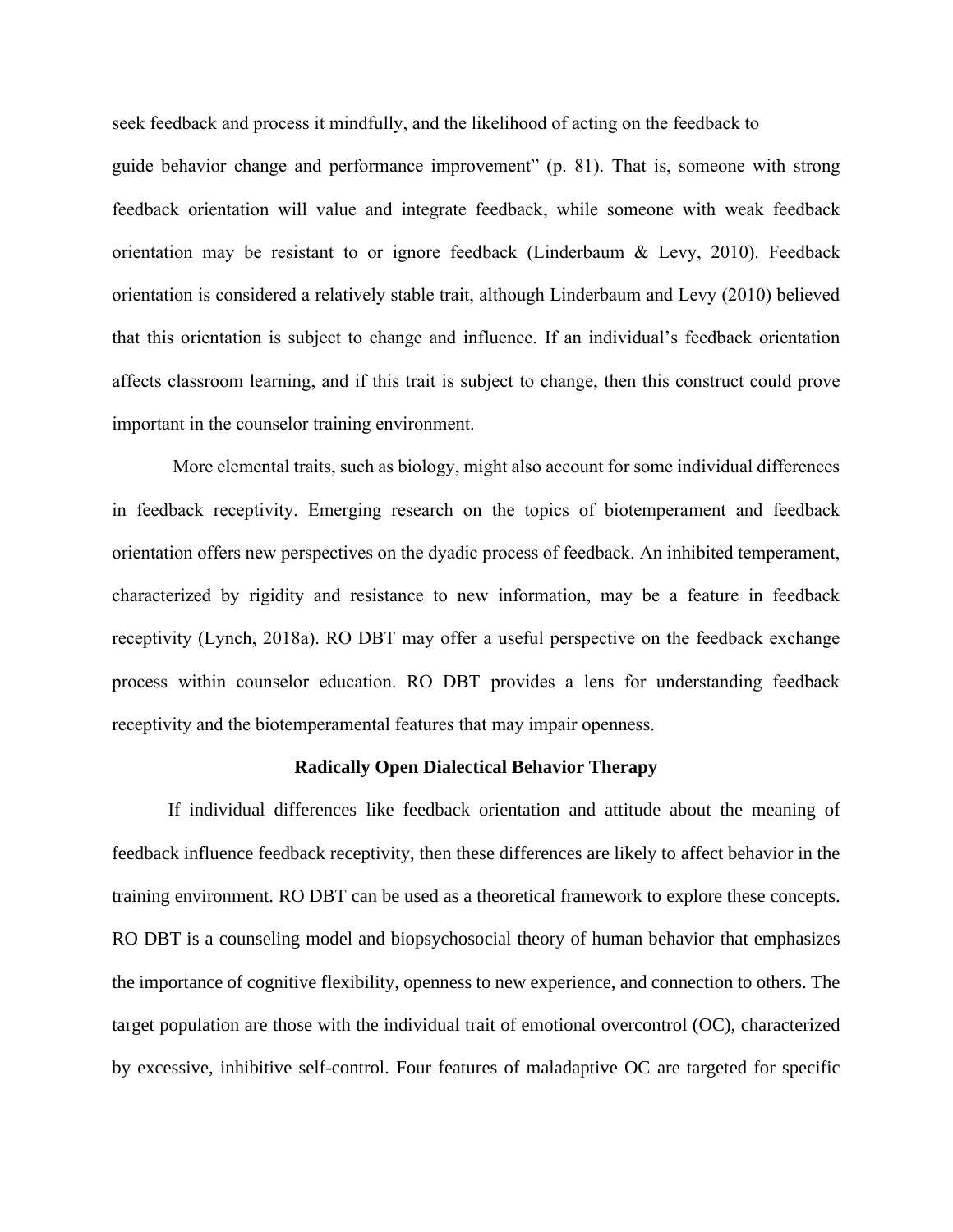behavioral change: low receptivity and openness, low flexible control, inhibited emotional expression, and low social connectedness and intimacy (Lynch, 2018a).

Temperamental factors related to these OC features are believed to be reinforced within an individual's environment, resulting in patterns of rigidity. Of particular interest for feedback receptivity are the features of low receptivity and openness and low flexible control. Low receptivity and openness presents as resistance to new ideas or to changing one's mind. Low flexible control means that the individual struggles to make choices other than OC and may be unable to adapt their behavior to the needs of an environment (Lynch, 2018a).

Receiving, processing, and accepting feedback can be an emotional experience. Individuals differ significantly, however, in the degree to which they manage or control emotions (Lynch, 2018a), and this difference could affect feedback receptivity. Some of these differences can arise from styles of biotemperament. Inhibited temperament is characterized by increased fear reactions in response to novel stimuli (Claus et al., 2015), and has been associated with negative emotionality (Degnan et al, 2010) and increased risk for the development of social anxiety later in life (White et al., 2011). Some individuals with an inhibited temperament will adopt coping strategies such as experiential avoidance and emotional control to try to manage anxiety and feelings of being overwhelmed (Lynch, 2018a). Temperament, if a relevant variable to feedback receptivity, will inevitably arise in the training environment.

Although emotional regulation may be a productive classroom behavior, the ability to regulate emotion is different than the tendency toward emotional OC. Emotional regulation pertains to the ability to attend to one's own emotional experiences and adjust the intensity of the emotion and its expression to adapt to the situation; regulation can mean creating, increasing, decreasing, or sustaining intensity. Control, however, is about restraint (Cole et al., 1994). Control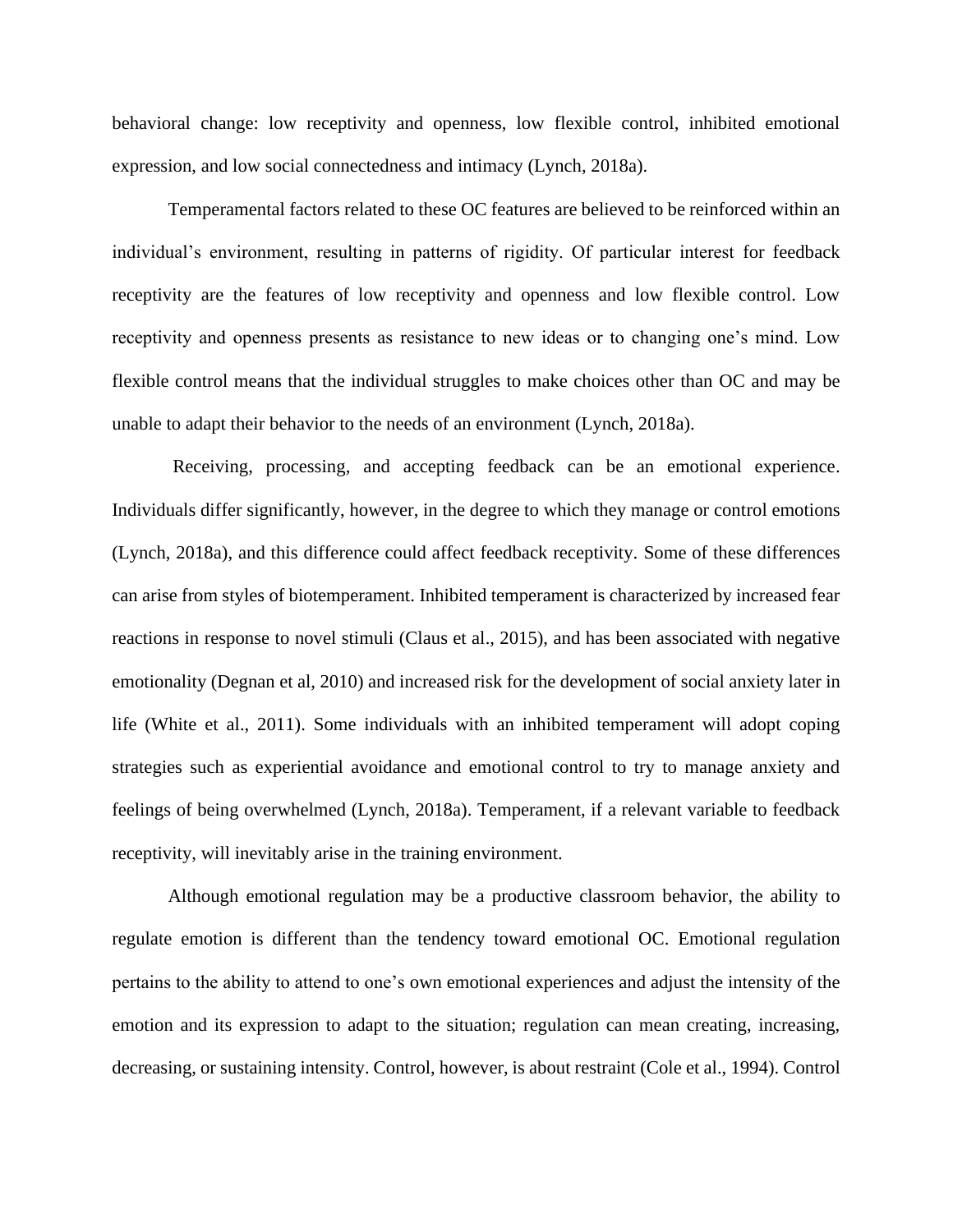is not about calibrating one's emotions for maximum benefit, but about inhibiting emotions. Emotional control is often a habitual response, shaped by early relationship templates, experiences, and societal rewards and consequences (Cole et al., 1994; Lynch et al., 2001).

Control becomes maladaptive when an individual becomes rigid and situationally inflexible. Such individuals may appear emotionally shut down, closed to relationships, and, most importantly to the present inquiry, resistant to change or new information from the environment. This inflexible control has been linked to low feedback receptivity (Lynch, 2018a). OC is associated with low distress tolerance (Jeffries et al., 2016) and is believed to be a coping strategy for distress (Lynch, 2018a). Researchers, however, have identified that suppression is an ineffective mechanism for managing uncomfortable emotions, and attempts to control emotional expression may ultimately result in increased distress (Campbell-Sills et al., 2006; Tull et al., 2010). As a result, OC individuals may respond to critical feedback by blocking external displays of emotion while internally recoiling and shutting down (Lynch, 2018a).

OC individuals are likely to react to critical feedback with anxious arousal and attempts to block the information, rejecting feedback almost immediately (Lynch, 2018a; Lynch et al., 2015). RO DBT researchers have identified two common OC mindsets in response to critical feedback: *fixed mind* (characterized by the belief that change is unnecessary because the individual already has all information needed) and *fatalistic mind* (characterized by the belief that change is unnecessary because it is impossible or there is no correct answer available). Both mindsets serve to block unwanted feedback by dismissing any possible benefits of the new information (Lynch, 2018b).

Behaviorally, OC individuals have been observed to block unwanted feedback using social signals intended to dissuade the feedback giver. Termed *don't-hurt-me* behavior in the RO DBT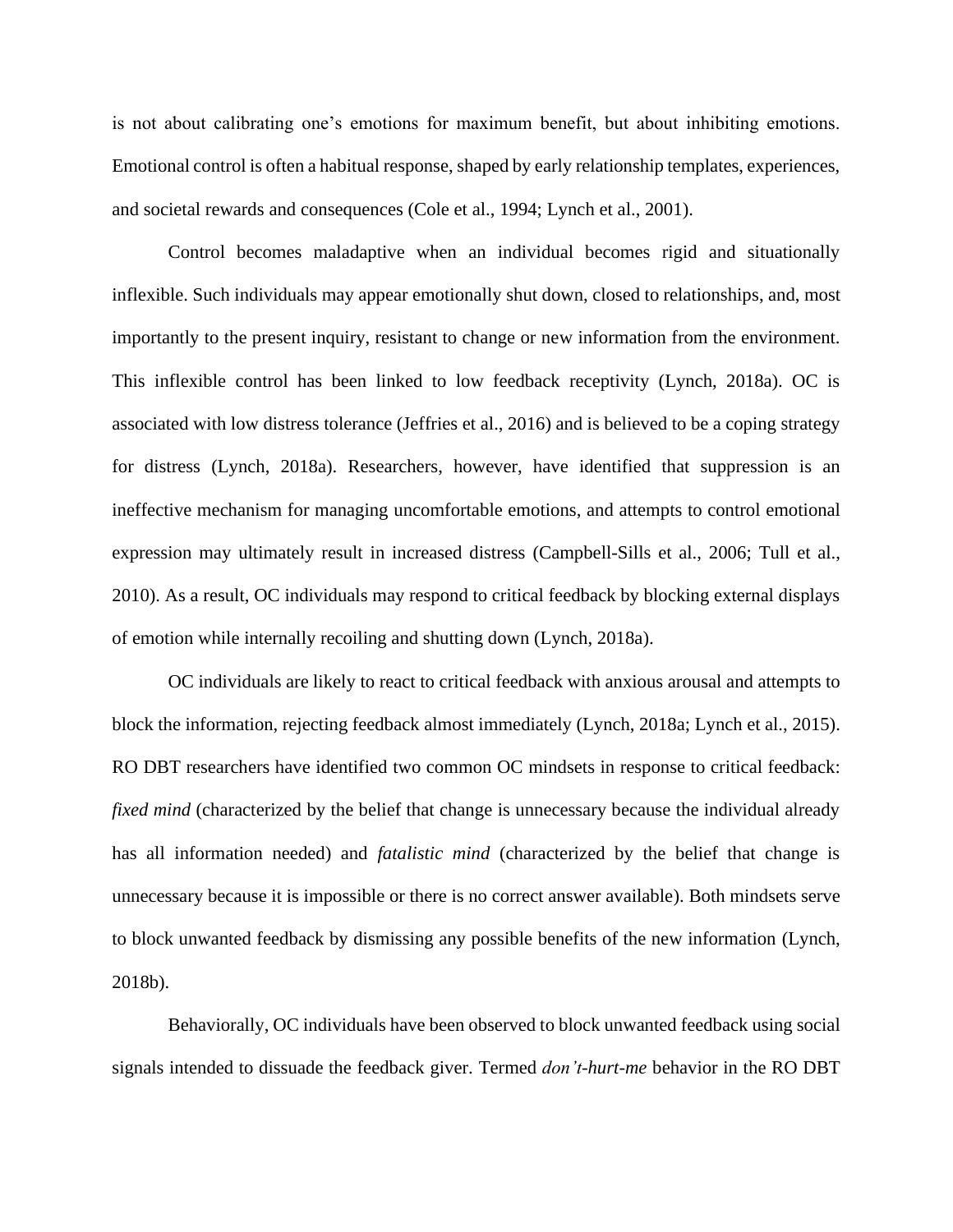literature, this signals that the individual is too fragile or upset to receive feedback, conveying that the feedback provider is causing harm and behaving inappropriately. A don't-hurt-me response might look like a student lowering their eyes, covering their face, or sinking into their chair in a defeated posture. Another response, *pushback* behavior, may consist of either verbal or nonverbal behavior that communicates a subtle or veiled threat or demand, meant to signal to the person providing feedback that there will be unpleasant consequences for their actions. Pushback behaviors might look like glaring; flat or nonresponsive facial expressions, which likely cause discomfort for the other person; smirking or scoffing; or argumentative statements, which may be concealed with a "joking" or half-hearted delivery, meant to provide plausible deniability if the behavior is called out (Lynch, 2018a).

#### **Purpose**

The trait of OC can serve as a lens for evaluating feedback receptivity and the individual differences that may appear within the population of counseling students. The current study was conducted to explore the possible relationship between student emotional OC and feedback receptivity in the counselor training environment. The following research question was posed: What is the relationship between counseling student emotional control and accepting feedback within the classroom setting?

#### **Method**

This study was conducted utilizing a quantitative design, with several open-ended prompts used to add explanatory data (Creswell & Plano Clark, 2018). Data consisted of self-report survey responses. This research was approved by the Institutional Review Board of Antioch University Seattle. Prior to data collection, an a priori power analysis was conducted in using G\*Power 3.1.9.2 (Faul et al., 2009). Based on the values of four predictor variables in regression analysis with a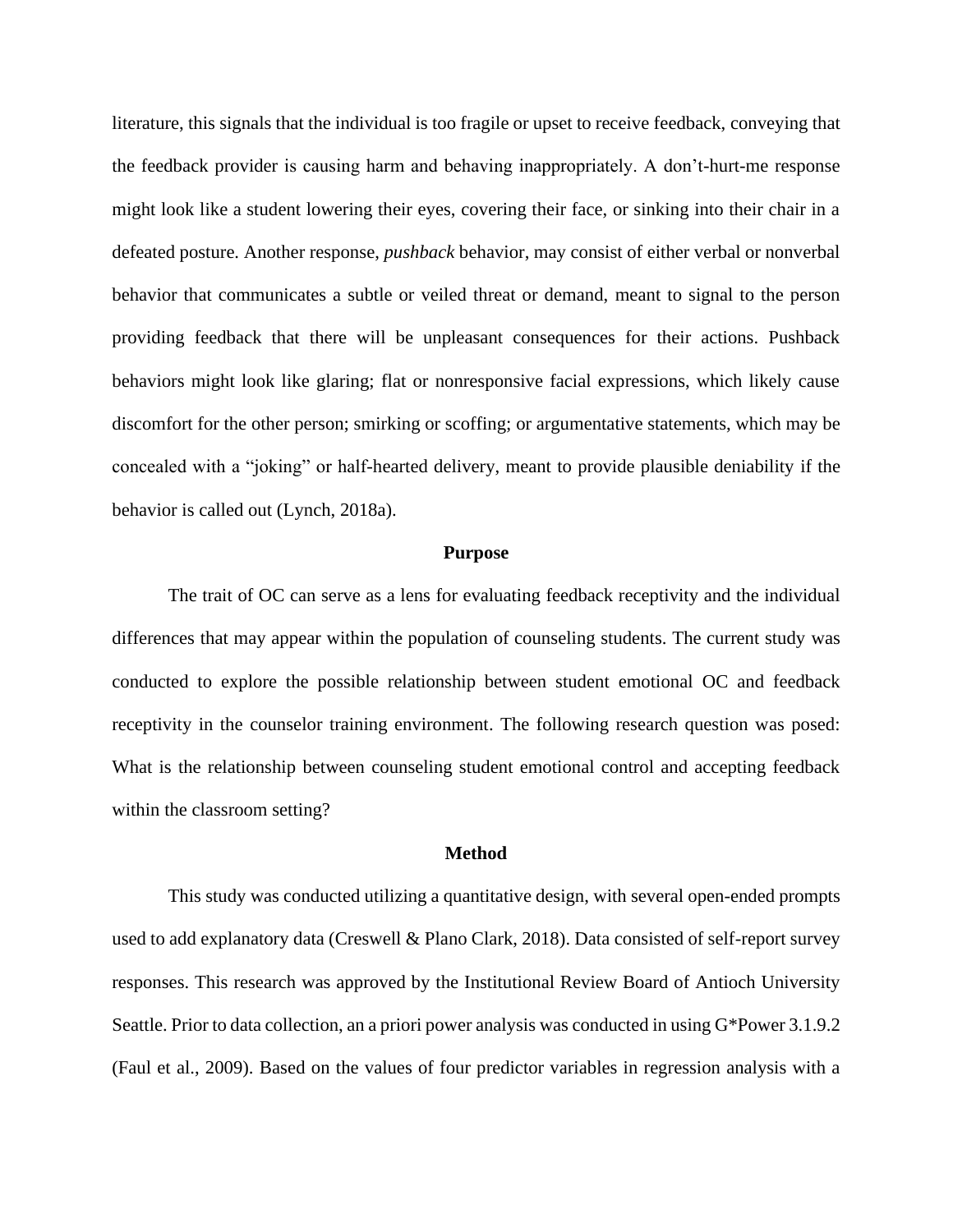moderate effect size and power level of .95, 74 participants were required to successfully run the analysis.

#### **Recruitment and Participants**

The target population for this study was students enrolled at the master's level in counselor training programs. Participants were recruited via e-mail listservs (e.g., CESNET, COUNSGRADS, and RO-DBT-listserv), a posted flyer at the American Counseling Association conference, and outreach to the counseling department program chairs and coordinators of 114 counseling graduate schools in the United States. Survey participation was incentivized with the chance to win one of five \$25 gift cards.

The total number of complete surveys was 133. Participants ranged in age from 21- to 62 years-old, with a mean age of  $32.33$  years (*SD* = 10.14). The sample was composed of 101 White students, 11 Black or African American students, six students of mixed racial identity, five Asian or Asian American students, three Hispanic or Latinx students, one student who marked "other," and six individuals who left the answer blank or marked "prefer not to answer." The sample was predominantly female ( $n = 114$ ), followed by male ( $n = 13$ ), nonbinary ( $n = 2$ ), and individuals who left this answer blank or marked "prefer not to answer"  $(n = 4)$ .

Participants were asked to identify the approximate number of months that they had been a student in their counselor training program; answers ranged from 1 to 96 months (*M* = 18.11, *SD*  = 14.28; median = 15). Among participants, 117 stated that their program was Council for Accreditation of Counseling and Related Educational Programs (CACREP) accredited, five reported that their program was not CACREP accredited, and 11 marked unsure or did not answer. **Survey and Instruments**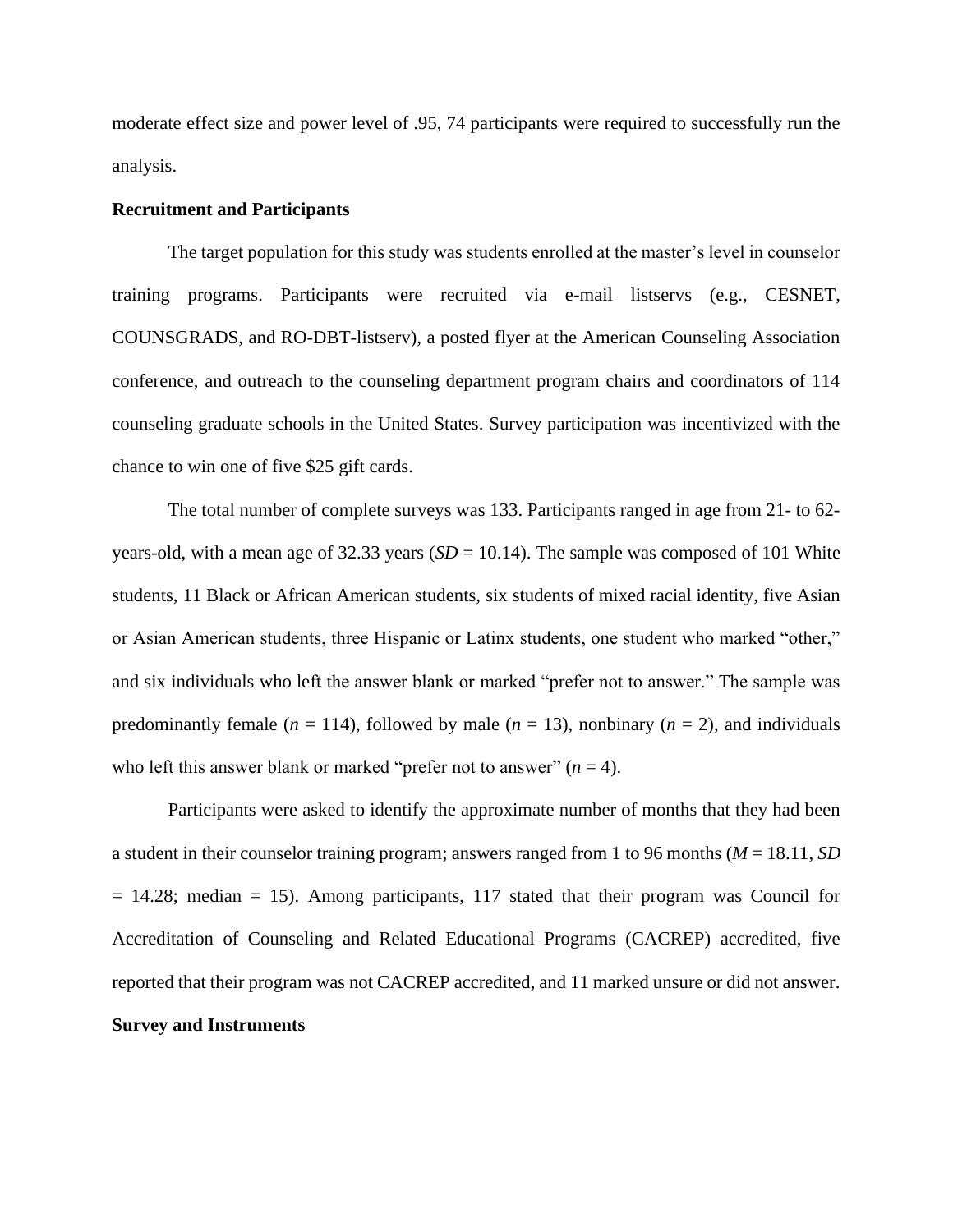The survey tool consisted of four instruments. Three measures were related to OC: the Personal Need for Structure (PNS), the Acceptance and Action Questionnaire-II (AAQ-II), and the OC Trait Rating Scale (OC-TRS). One measure was related to feedback in the classroom setting (the Instructional Feedback Orientation Scale [IFOS]). All other questions were generated by the lead author.

## *Personal Need for Structure*

The PNS was developed by Thompson et al. (1992), and was revalidated and modified for construct validity by Neuberg and Newsom (1993). Neuberg and Newsom adapted the 12-item instrument to an 11-item instrument, utilizing a 6-item Likert scale with answers ranging from "strongly disagree" to "strongly agree." Scores range from 11 to 66. A higher score indicates a higher need for structure. The 11-item PNS was used in the survey for this study. In the present sample, the internal reliability was .825, above that found in the Neuberg and Newsom sample.

#### *Acceptance and Action Questionnaire-II*

The AAQ-II (Bond et al., 2011) is a 7-item scale measuring the single factor of psychological inflexibility. The AAQ-II uses a 7-point Likert scale with answers ranging from "never true" to "always true." A higher score indicates a higher degree of psychological inflexibility. The possible range in scores is seven to 49. Initial scale testing reported a mean of 21.41, SD 7.97 (Bond et al., 2011). In the present study, internal reliability was .886, consistent with Bond et al.'s (2011) results.

#### *OC-Trait Rating Scale*

The OC-TRS (Seretis et al., 2015) is an unpublished 24-item tool using a 6-point Likert scale, with responses ranging from "disagree completely" to "completely agree." The OC-TRS was designed to measure eight domains of the OC trait: low openness to experience, low affiliation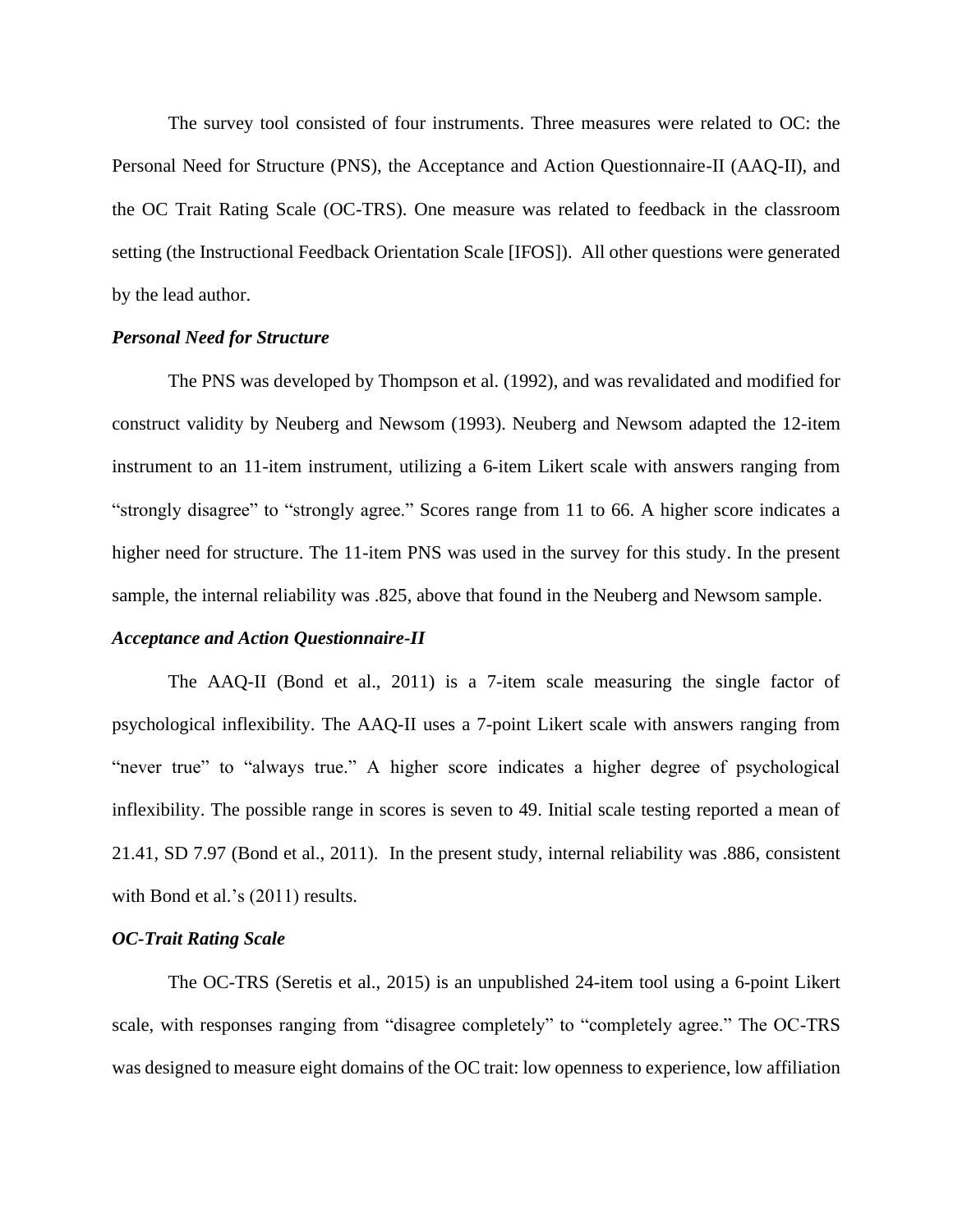needs, negative emotionality, low positive emotionality, emotion expression inhibition, high moral certitude, compulsive striving, and high detail-focused processing. A higher score indicates a higher degree of alignment with the OC trait. The score range is 24 to 144. In a pilot study of 253 university students, the OC-TRS had an internal reliability rating of .85 (R. Hemple, personal communication, September 4, 2018). In the present study, internal reliability was .752.

### *Author-Generated Questions: Problematic OC Behaviors*

In addition, participants were asked to address items specific to typical maladaptive OC behaviors and cognitions that are likely to occur in response to feedback. Eight Likert-scale items were developed by the lead author, based on the OC literature, and adjusted with the assistance of an RO DBT content expert to better reflect OC behaviors as they have been operationalized by the RO DBT training organization. These eight items, intended to capture pushback and don't-hurtme behaviors as well as fixed mind and fatalistic mind attitudes, were grouped together as *problematic OC behaviors*, and analysis was conducted to examine the validity of these items. Internal reliability within the present sample was acceptable at .717. Confirmatory factor analysis supported a two-factor model. A rotated component matrix suggested that the questions did not, as intended, fully evaluate for the factors of fixed mind, fatalistic mind, don't-hurt-me behavior, and pushback behavior, however, the analysis suggested that internalized states (emotions and thoughts) and externalized behaviors clustered together in a two-factor model. See Appendix A for items and factor loading.

# *Instructional Feedback Orientation Scale*

The IFOS (King et al., 2009) consists of a 27-item instrument measuring four factors related to accepting and processing feedback within the classroom setting: feedback utility (the perception that feedback is useful and valuable for improving academic performance), feedback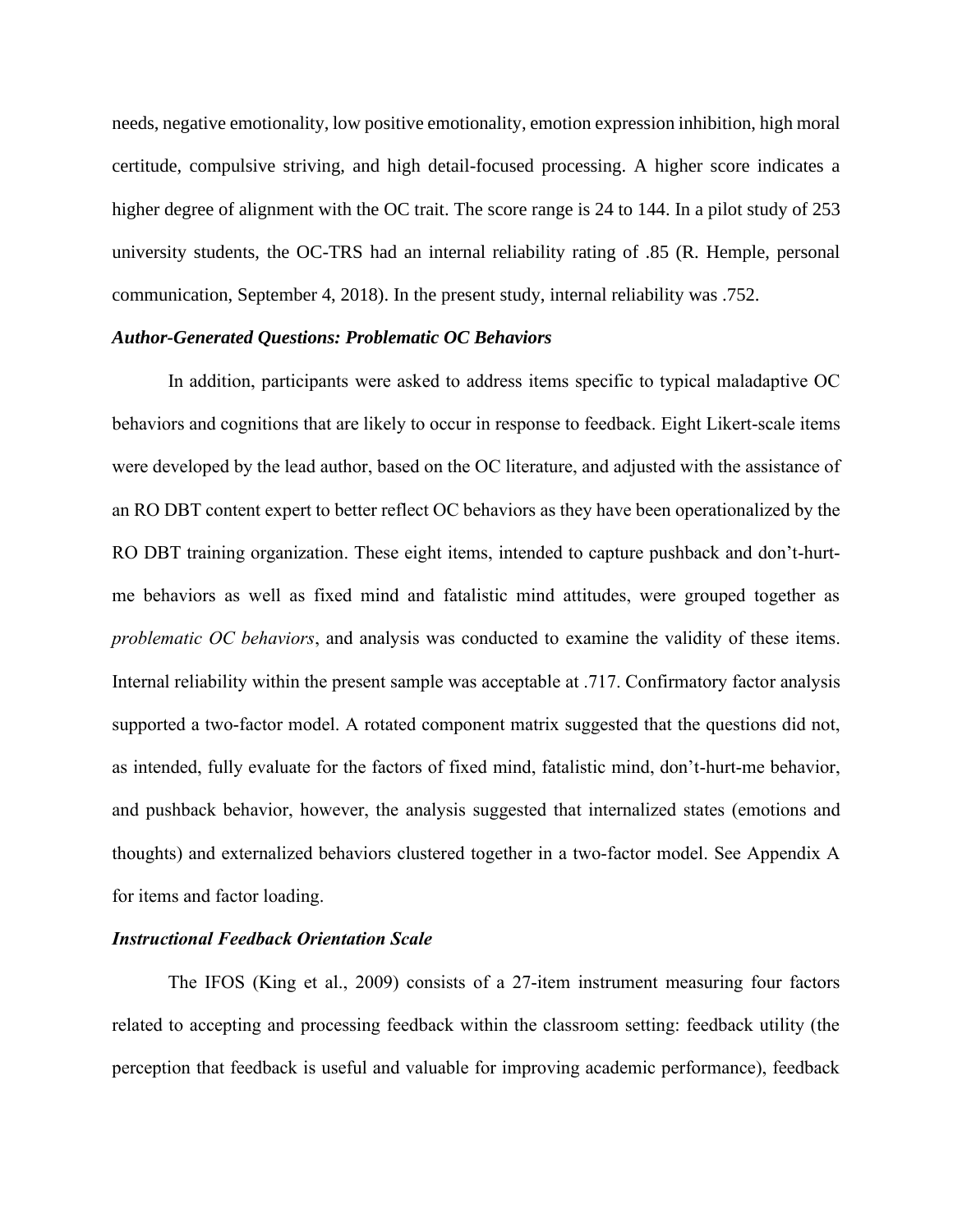sensitivity (the degree to which the student feels threatened or intimidated by corrective feedback), feedback confidentiality (concerns related to receiving feedback publicly or privately), and feedback retention (the degree to which the feedback was remembered or retained for future use). All four subscales were included in the survey. In the present sample, internal reliability was acceptable for the feedback retention (.676), confidentiality (.821), sensitivity (.873), and utility (.718) subscales. King et al. (2009) identified a similarly low reliability score on the measure of retention (.69) in an initial study and believed this may be attributable to the low number of items on this subscale.

# *Additional Questions*

Study participants were given the opportunity to respond to three open-ended questions, for the purpose of providing explanatory data. These questions invited participants to describe a positive experience of receiving feedback, to describe a negative experience of receiving feedback, and to offer advice to teachers and supervisors about giving feedback. Demographic information was also collected.

### **Data Analysis**

Quantitative analysis was performed in SPSS Statistics version 25. The Pearson productmoment correlation coefficient was used for comparative analyses. The researchers used regression analysis to examine the degree to which individual measures of OC might account for scores on the IFOS, as well as to assess the possible influence of control variables (e.g., age or time in program).

The qualitative data from the open-ended prompts was examined using thematic analysis (TA), as defined by Braun and Clarke (2006). TA can be used crosstheoretically, allowing for flexibility (Clarke & Braun, 2018) and making it a good choice for exploring newer counseling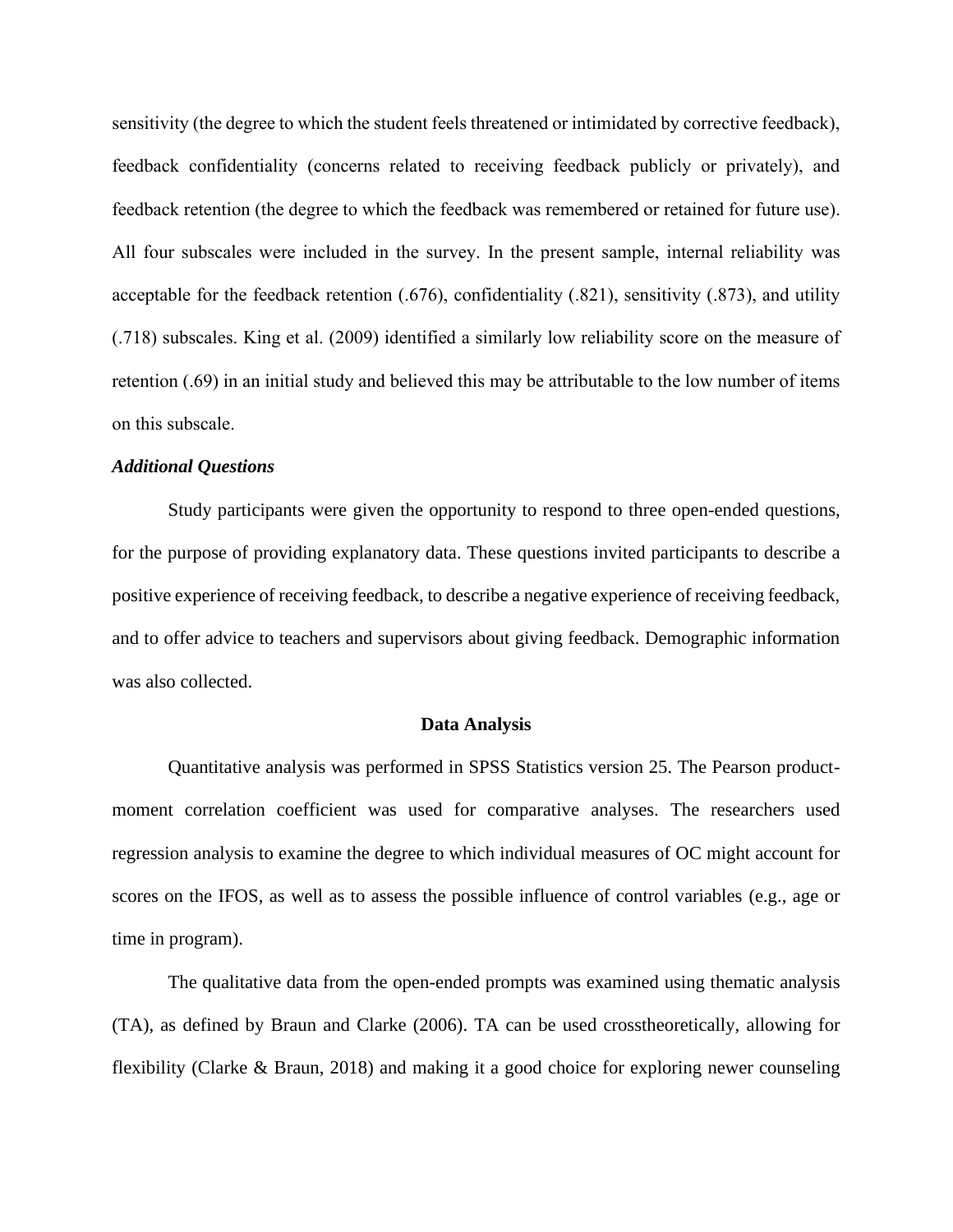theories like RO DBT. To help preserve the intentions of the TA method as a qualitative research process and the integrity of the thematic data, qualitative analysis was conducted before quantitative data was reviewed. The data was read in its entirety several times before coding began. Initial codes were identified and then clustered into themes. Themes were then revised to ensure that each theme described a relevant concept without overlapping or excluding important data. Themes were then defined based on RO DBT theory (Maguire & Delahunt, 2017).

#### **Results**

The first research question examined the relationship between counseling student emotional control and accepting feedback within the classroom setting. Regression analysis was conducted to explore the possible confounding variables of participant age and the number of months of training that participants had completed at the time of the survey. Results indicate that age was not significantly related to feedback retention or feedback utility. However, age was significantly related to the variables of confidentiality ( $R^2 = .045$ ,  $\beta = -.230$ ,  $p < .05$ ) and feedback sensitivity ( $R^2 = .048$ ,  $\beta = -.235$ ,  $p < .05$ ), suggesting that older participants might be less concerned about privacy in the feedback process and less likely to feel threatened by feedback. Completed training time did not relate significantly to feedback confidentiality, feedback retention, or feedback sensitivity. Approximately 3.5% of the variance associated with utility was accounted for by months of training ( $R^2 = .035$ ,  $\beta = -.207$ ,  $p < .05$ ), indicating that students who have been in training longer may believe that feedback is less useful than students newer to training. Controlling for age and months of completed training indicated that the predictor variables related to OC better explained the variance in scores on measures related to feedback

Correlational analyses of variables related to OC (as measured by the PNS, AAQ-II, OC-TRS, and problematic OC behaviors) and variables related to feedback from instructors (as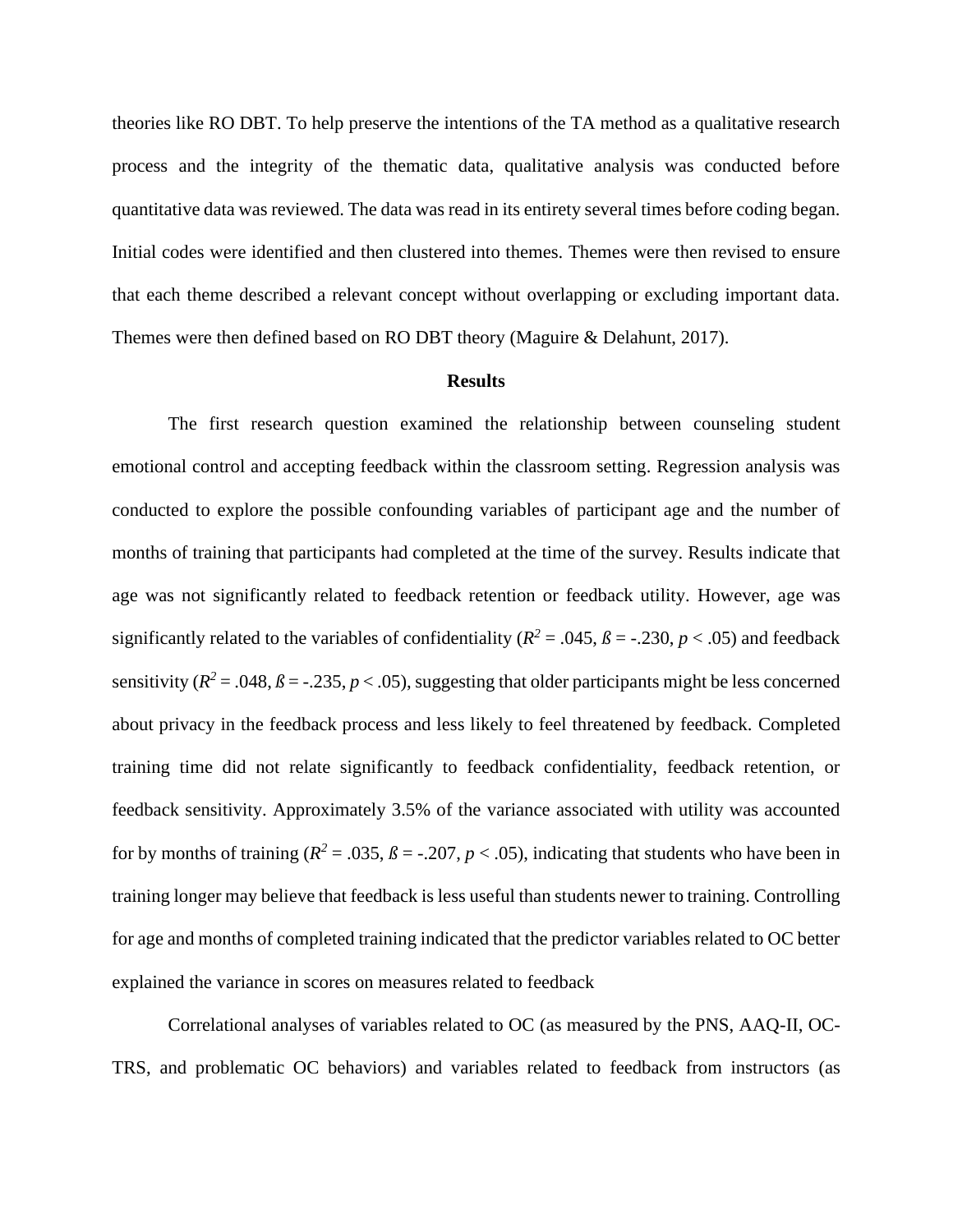measured by IFOS subscales) generated the data in Table 1. Significant but weak correlations existed between the need for structure (PNS) and the variables of feedback confidentiality and feedback retention. Results indicate that a higher need for structure correlated with better feedback retention and a higher desire for privacy. There was a significant, modest correlation between need for structure and feedback sensitivity, indicating that more need for structure correlated with a higher sense of threat and embarrassment when receiving corrective feedback.

Psychological inflexibility (AAQ-II) also correlated significantly, but weakly, with feedback retention and feedback confidentiality. Results of the analysis indicate that higher scores on the measure of psychological inflexibility correlated with an increased desire for privacy while receiving feedback and a decrease in feedback retention. A modest, significant correlation also existed between psychological inflexibility and feedback sensitivity, indicating that individuals who endorsed more rigidity and adherence to personal rules were also more likely to report embarrassment with feedback.

Scores on the OC-TRS had significant correlations with each of the variables pertaining to instructor feedback, all in the weak-to-modest range. These results indicate that higher scores on the OC-TRS correlated with lower feedback retention, higher desires for confidentiality, higher sensitivity to embarrassment, and a lower belief that feedback is useful.

The problematic OC behavior questions correlated significantly, though weakly, with the variables of feedback retention and feedback confidentiality, indicating that the presence of more feedback-blocking behavior correlated with decreased feedback retention and an increased desire for privacy in the feedback process. Problematic OC behaviors also correlated modestly with feedback sensitivity, indicating that individuals engaging in more feedback-blocking behavior were more likely to feel threatened and embarrassed by corrective feedback.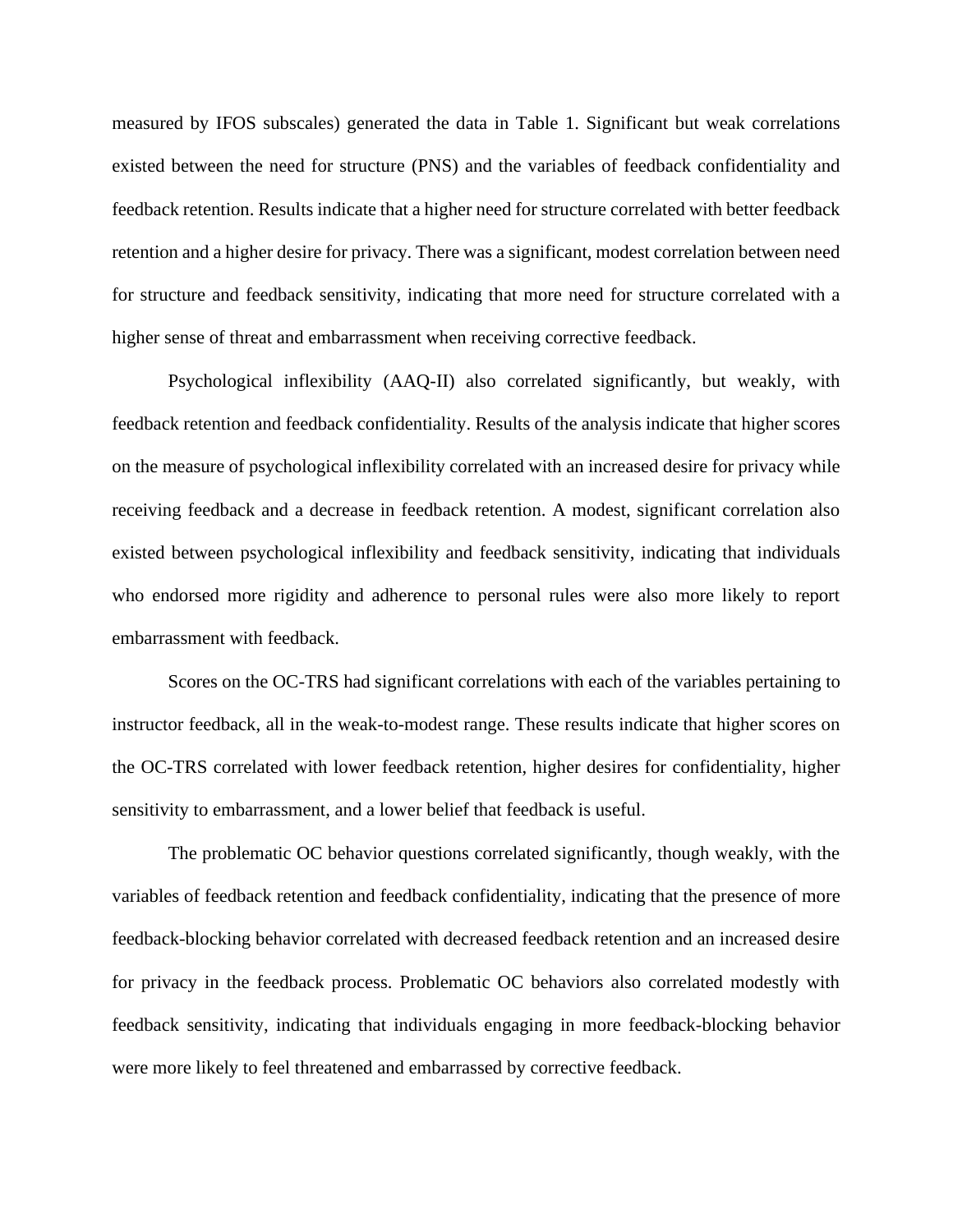## **Table 1**

| <b>Feedback Variables</b> | Feedback               | Feedback        | Feedback    | Feedback       |
|---------------------------|------------------------|-----------------|-------------|----------------|
| (IFOS)                    | Retention <sup>1</sup> | Confidentiality | Sensitivity | <b>Utility</b> |
| <b>PNS</b>                | $-.173*$               | $.260**$        | $.322**$    | .140           |
|                           | (.046)                 | (.003)          | (.000)      | (.108)         |
| $AAQ-II$                  | .162                   | $.219*$         | $.430**$    | $-.037$        |
|                           | (.062)                 | (.011)          | (.000)      | (.673)         |
| <b>OC-TRS</b>             | $.239**$               | $.352**$        | $.351**$    | $-176*$        |
|                           | (.006)                 | (.000)          | (.000)      | (.043)         |
| Problematic OC            | $.251**$               | $.228**$        | .549**      | $-.059$        |
| <b>Behavior</b>           | (.004)                 | (.008)          | (.000)      | (.449)         |

*Pearson Correlational Analysis of OC Measures and IFOS Subscales*

 $* p < .05; ** p < .01$  (2-tailed). <sup>1</sup>This scale is reverse scored; a higher score indicates a lower report of feedback retention. PNS = Personal Need for Structure; AAQ-II = Acceptance and Action Questionnaire-II; OC-TRS = OC-Trait Rating Scale.

Regression analysis results appear in Table 2 (coefficients) and Table 3 (model). All *R 2*  values are adjusted unless otherwise noted. Results indicate low to moderate Beta values when psychological inflexibility, OC-trait, need for structure, and problematic OC behavior were used as predictors of feedback sensitivity, utility, retention, and confidentiality. Problematic OC behavior, however, did result in a Beta score of .417 ( $p < .01$ ) when related to feedback sensitivity, suggesting that behavioral indicators like correcting the feedback giver or shutting down moderately predicted the degree to which the feedback recipient feels threatened or embarrassed by feedback. Overall model fit indicated that the predictor variables are a moderate fit for the variable of feedback sensitivity  $(R^2 = .343, F(4,128) = 18.26, p < .01)$ , but a poor fit for feedback utility  $(R^2 = .052, F(4,128) = 2.79, p < .05)$ , retention  $(R^2 = .134, F(4,128) = 6.11, p < .01)$ , and confidentiality  $(R^2 = .127, F(4,128) = 5.79, p < .01)$ .

# **Table 2**

*Coefficients Table: Measures of OC and Instructor Feedback Variables*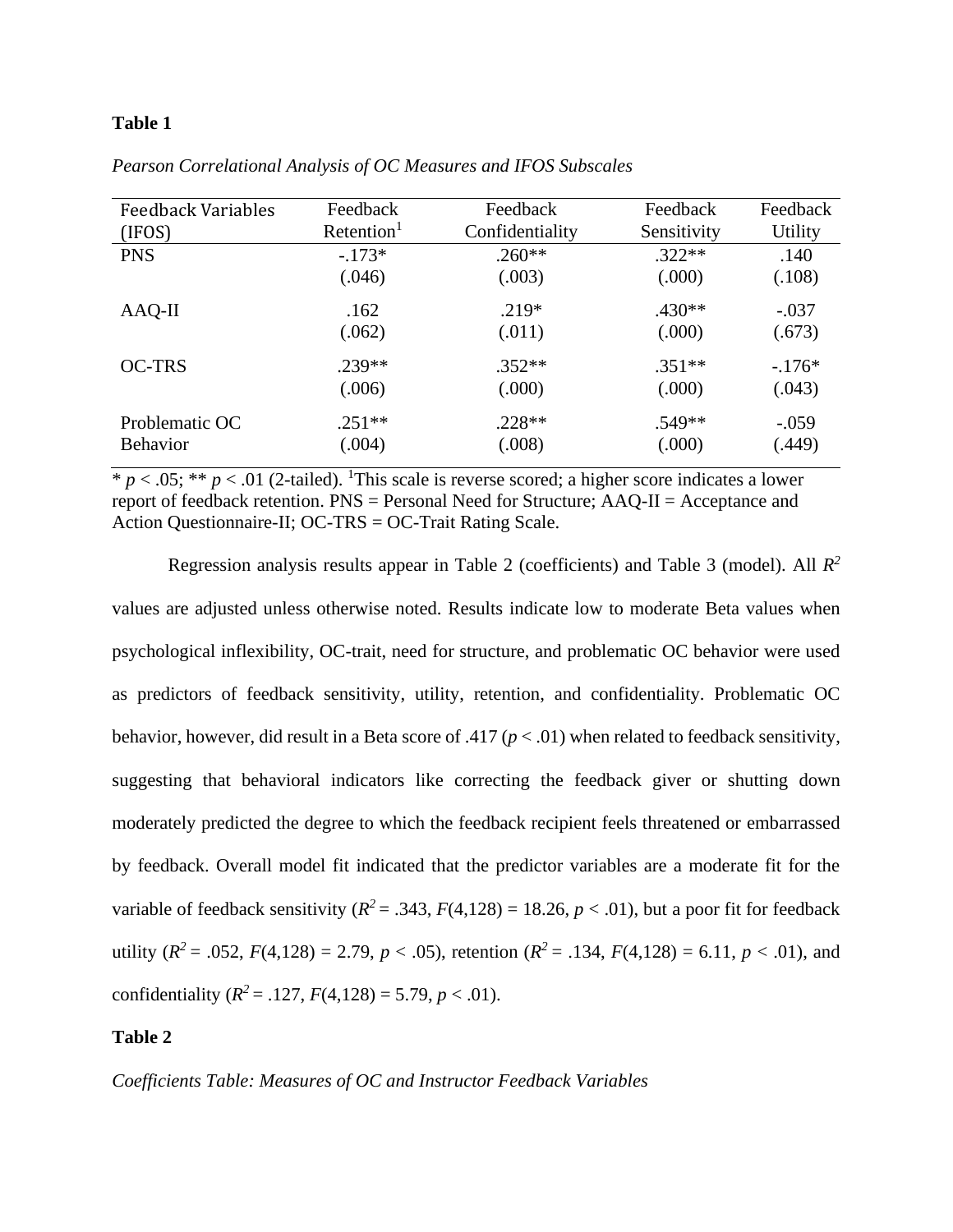| Scale                                                    | Constant | Psychological | OC-Trait   | Need for   | Problematic        |
|----------------------------------------------------------|----------|---------------|------------|------------|--------------------|
|                                                          |          | Inflexibility |            | Structure  | <b>OC Behavior</b> |
| Sensitivity                                              |          |               |            |            |                    |
| <b>Beta</b>                                              |          | $.208*$       | $-0.037$   | $.179*$    | $.417**$           |
| Sig.                                                     | .729     | .031          | .700       | .018       | .000               |
| Utility                                                  |          |               |            |            |                    |
| <b>Beta</b>                                              |          | .127          | $-0.305**$ | $.211*$    | $-0.029$           |
| Sig.                                                     | .000     | .271          | .009       | .020       | .777               |
| Retention                                                |          |               |            |            |                    |
| <b>Beta</b>                                              |          | $-0.044$      | $.242*$    | $-0.296**$ | $.233*$            |
| Sig                                                      | .007     | .688          | .030       | .001       | .018               |
| Confidentiality                                          |          |               |            |            |                    |
| <b>Beta</b>                                              |          | $-0.035$      | $.298**$   | .164       | .058               |
| Sig                                                      | .054     | .749          | .008       | .058       | .552               |
| $\mathbf{d}$<br>$\Lambda$ $\sim$ $\Lambda$<br>$\sim$ 0.1 |          |               |            |            |                    |

\*  $p < .05$ ; \*\*  $p < .01$ .

# **Table 3**

*Model Table: Measures of OC and Instructor Feedback Variables*

| Scale           | R    | $R^2$ | Adjusted $R^2$ | Std. Error of | Sig. |
|-----------------|------|-------|----------------|---------------|------|
|                 |      |       |                | the Estimate  |      |
| Sensitivity     | .603 | .363  | $.343**$       | 5.98          | .000 |
| Utility         | .283 | .080  | $.052*$        | 2.676         | .029 |
| Retention       | .400 | .160  | $.134**$       | 1.875         | .000 |
| Confidentiality | .392 | .153  | $.127**$       | 3.097         | .000 |

*Note:* Predictor variables included Psychological Inflexibility, OC-Trait, Need for Structure, Problematic OC Behavior.

\*  $p < .05$ ; \*\*  $p < .01$ . Degrees of freedom = 128.

The data analysis for question one supports the interpretation that students who rate higher on scales of emotional OC will express less interest in teacher feedback and more negativity toward receiving feedback from teachers. The variable most closely associated with use of feedback (utility) correlated significantly only with the OC-trait variable, indicating an association between OC (as measured by the OC-TRS) and a lower belief in the value of feedback. The variables most specific to OC theory (as defined by RO-DBT, OC-trait and problematic OC behavior) correlated with decreased feedback retention, which suggests less interest in, and later, less access to, teacher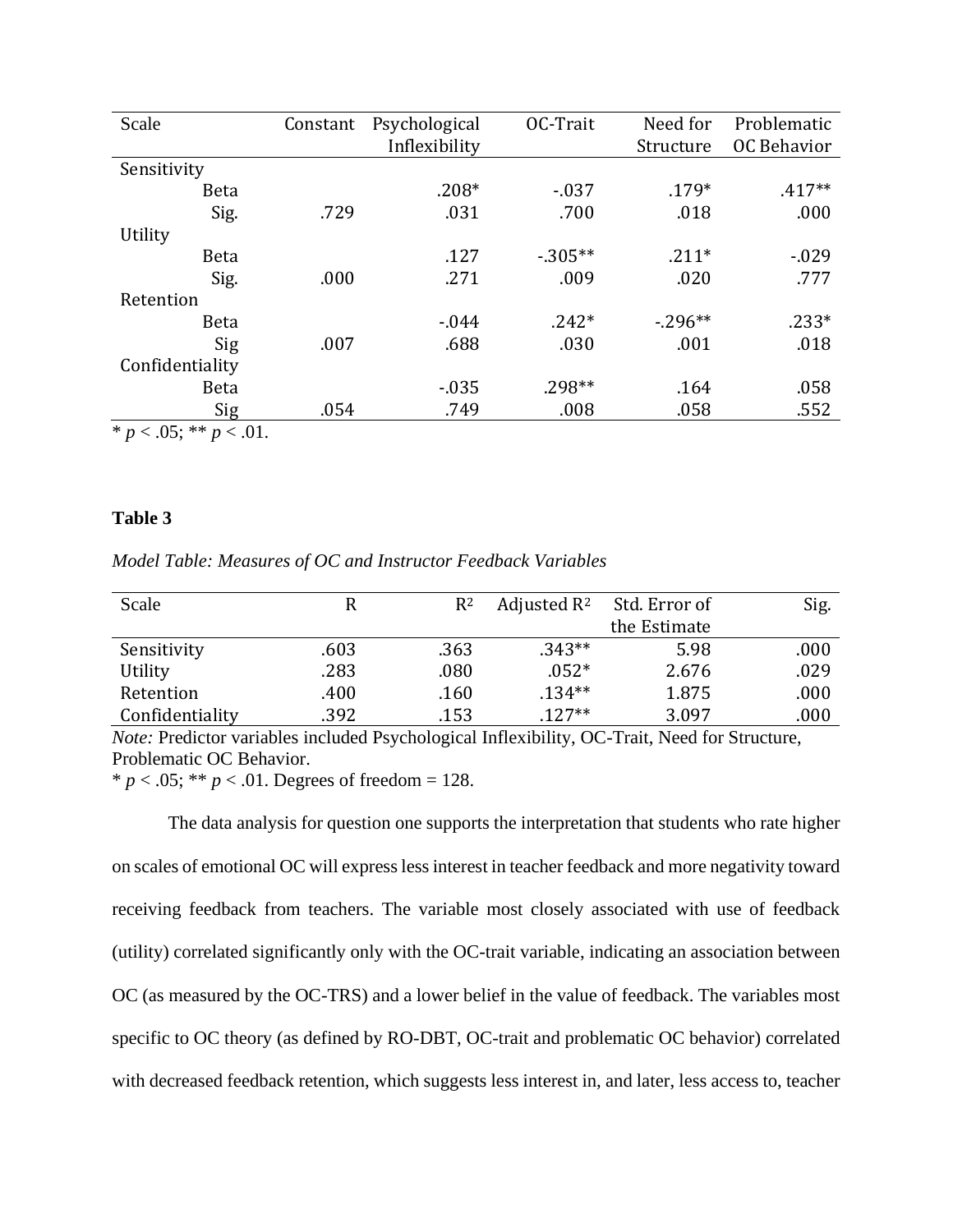feedback. All variables associated with OC correlated positively with feedback sensitivity, suggesting increased negative feeling toward disconfirming instructor feedback. Together, the OC variables accounted for 8.6% of variance of utility, 10.7% of retention, 18.7% of confidentiality, and 30.3% of sensitivity scores.

## **Qualitative Findings**

A total of 107 participants responded to at least one open-ended prompt, providing a total of 312 qualitative data extracts. The RO DBT theoretical framework that relationships (termed "tribe" in RO DBT literature) are a basic human need was utilized to interpret results. A total of nine themes were identified: tribal security, acceptance and validation, invitation to join, tribal insecurity, rejection/detachment, barrier to join, no experience of negative feedback or all feedback is positive, no experience of positive feedback, and technique.

Positive experiences of receiving feedback were primarily related to experiences that enhanced or preserved the individual's status within the group (*tribal security*), experiences that validated or improved the individual's status with the teacher or supervisor (*acceptance and validation*), and experiences that, while not necessarily relational, provided or enhanced access to the counseling profession or learning environment (*invitation to join*). An example of tribal security is the 24-year-old female who stated, "After leading a group counseling session, I received positive feedback from the class TA and my classmates. It was wonderful to hear what I was doing well. It helped to boost my confidence for future experiences." Tribal security did not inherently require all validating feedback. A statement from a 45-year-old female captured tribal security by saying: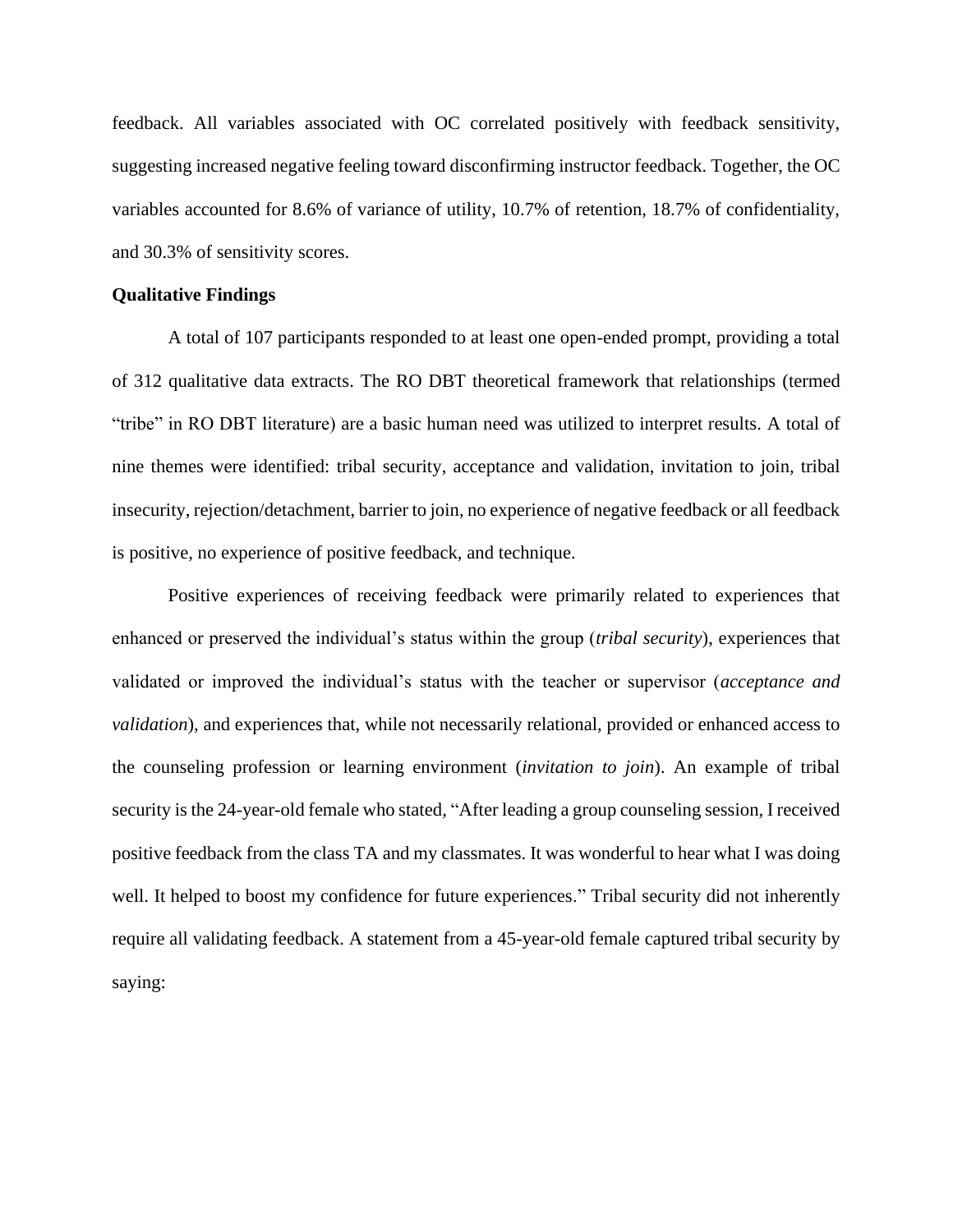An assignment for my internship was to record a session with a client. The session was viewed by my cohort and faculty supervisor. After everyone viewed, I received feedback with things I did well and strategies for improvement from both peers and supervisor.

A 29-year-old female shared an example of acceptance and validation by stating "I like when [a] professor was understanding after going through a life crisis." Another example of acceptance and validation from a 36-year-old (no gender identified) is:

I had a professor give me good positive and constructive feedback that directly relates to the type of work I'm going to with the degree I'm studying for. I like how that professor tailored the feedback specifically to me and my professional goals. That tells me that the professor is genuinely interested in my success.

An invitation to join was exemplified by a 35-year-old female student who described a positive feedback experience by stating, "I'm not the strongest writer and my professor suggested to me that spending more time in the writing center would be invaluable to my improvement. He was right." Another participant, 27F, included the element of having enough time to adequately address the corrective feedback: "When I got back my assignment with constructive feedback from my instructor. I was given sufficient time and opportunity to work on the mistakes and improve on the quality of my work."

Negative experiences with the feedback process were primarily related to moments in which an individual felt that their status within the group was diminished or compromised by public rejection (*tribal insecurity*), experiences of poor private relationships with supervisors or teachers (*rejection/detachment*), and experiences in which an individual felt blocked from accessing the counseling or training environment (*barrier to join*). A 29-year-old female participant gave the following example of tribal insecurity to describe a negative feedback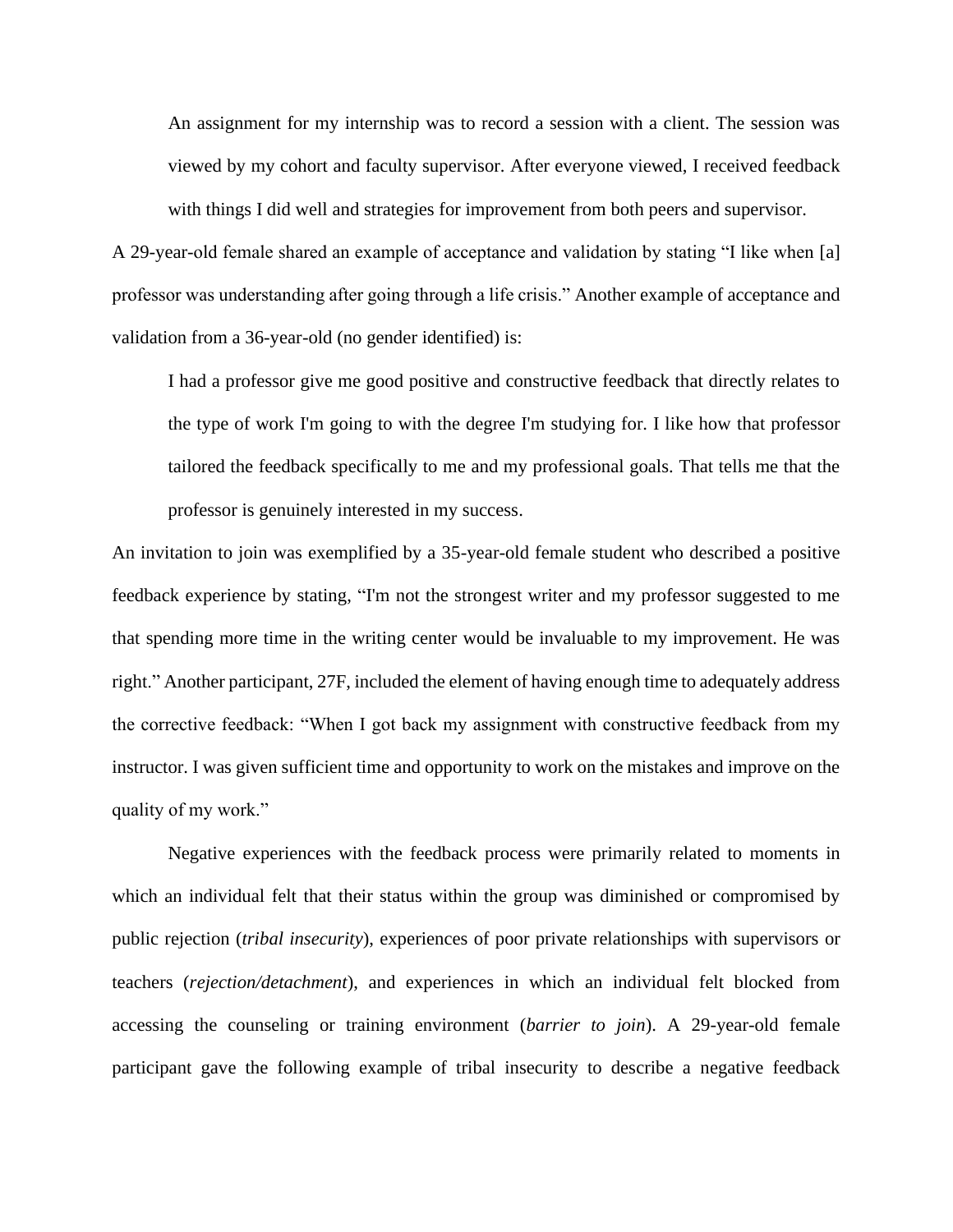experience: "When an instructor took me to the back of the classroom after class, but still in earshot of others, and told me that my homework was immature and that if I was struggling with the program I could leave." Another participant, 47F, stated "I felt like my instructor picked on me during class when I was unable to give feedback in a particular format."

An example of a rejection/detachment experience came from a 24-year-old female: "During my undergrad, I had a professor respond to an emotional paper I wrote by saying that it was 'not even a big deal' and that I was wrong to be emotional about the death of my mentor." A 48-year-old female student shared that a negative experience was "Feedback in the form of criticism rather than pointing out ways I can enhance or strengthen my work."

A 36-year-old who preferred not to identify their gender expressed the barrier to join theme by highlighting what they felt was unfair feedback: "I once had a professor give me some nonsense, boo-hoo feedback. That professor had hurt feelings that I didn't agree on a particular topic. Too bad... get over it. Be a professional" Another barrier to join example from a 35-year-old female captures the struggle of not knowing what to do with feedback:

I received a paper with very minimal feedback and was concerned that I was not on the right track. I expressed it to my professor and they [directed] me to the feedback attached to the paper, it left me confused.

Responses related to the third open-ended question (advice for teachers and supervisors) repeated many of the themes from the first prompt. For example, a 28-year-old female student recommended "Don't single people out in a group to give corrective feedback, please! Do it privately if you can!" A 24-year-old female added "It is really nice to hear positive affirmations on the feedback as well, even if there are some negative feedback, putting things in a positive perspective makes me more receptive." Notably, however, 13 participants brought up the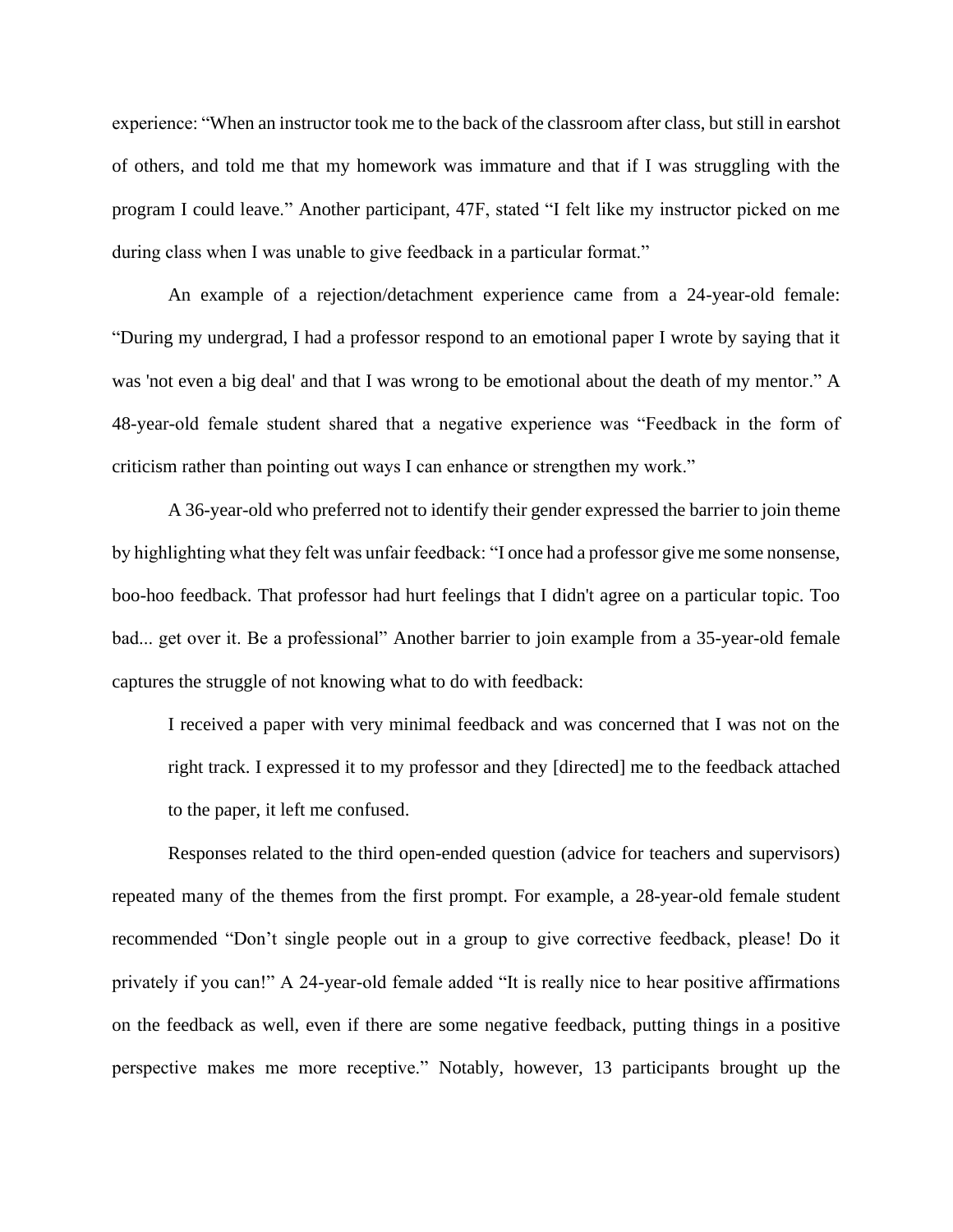importance of teachers and supervisors recognizing their own power and privilege within the training environment, whereas this theme was not mentioned in prompt 1 pertaining to positive feedback experiences. A 47-year-old female stated "Remember the power imbalance between instructors and students. No matter how old we are, we still feel the gulf separating us." A 51-yearold male student added

I would tell them [faculty] to never lose sight of where they have their roots. Being in leadership is never easy; However, it is always important to consider the individuals' perspective. Furthermore, one should never say or do to others anything they would not like said or done to them

This result suggests that acknowledgment of power and privilege may be an unmet need in instructional feedback interactions. Race may be a factor as well, as noted by a 29-year-old female student: "Ask if race is an issue because of the power dynamics."

Participants provided examples of preferred strategies for counselor educators in prompt three. They included specific techniques (written vs. verbal, mixing positive and negative feedback or not mixing, etc.). Comments included "Provide more feedback in writing" (51-year-old male), "provide feedback in a timely fashion and include feedback on content and formatting" (53-yearold female), and "Keep it brief, to the point and if needed give examples" (34-year-old female). Participants frequently contradicted each other, suggesting that feedback technique preferences are highly individual. What was consistent, however, was the value placed on positive relationships in the feedback process.

A theme throughout all three prompts was an external locus of control, in that participants almost universally attributed the positivity or negativity of a feedback experience to the teacher or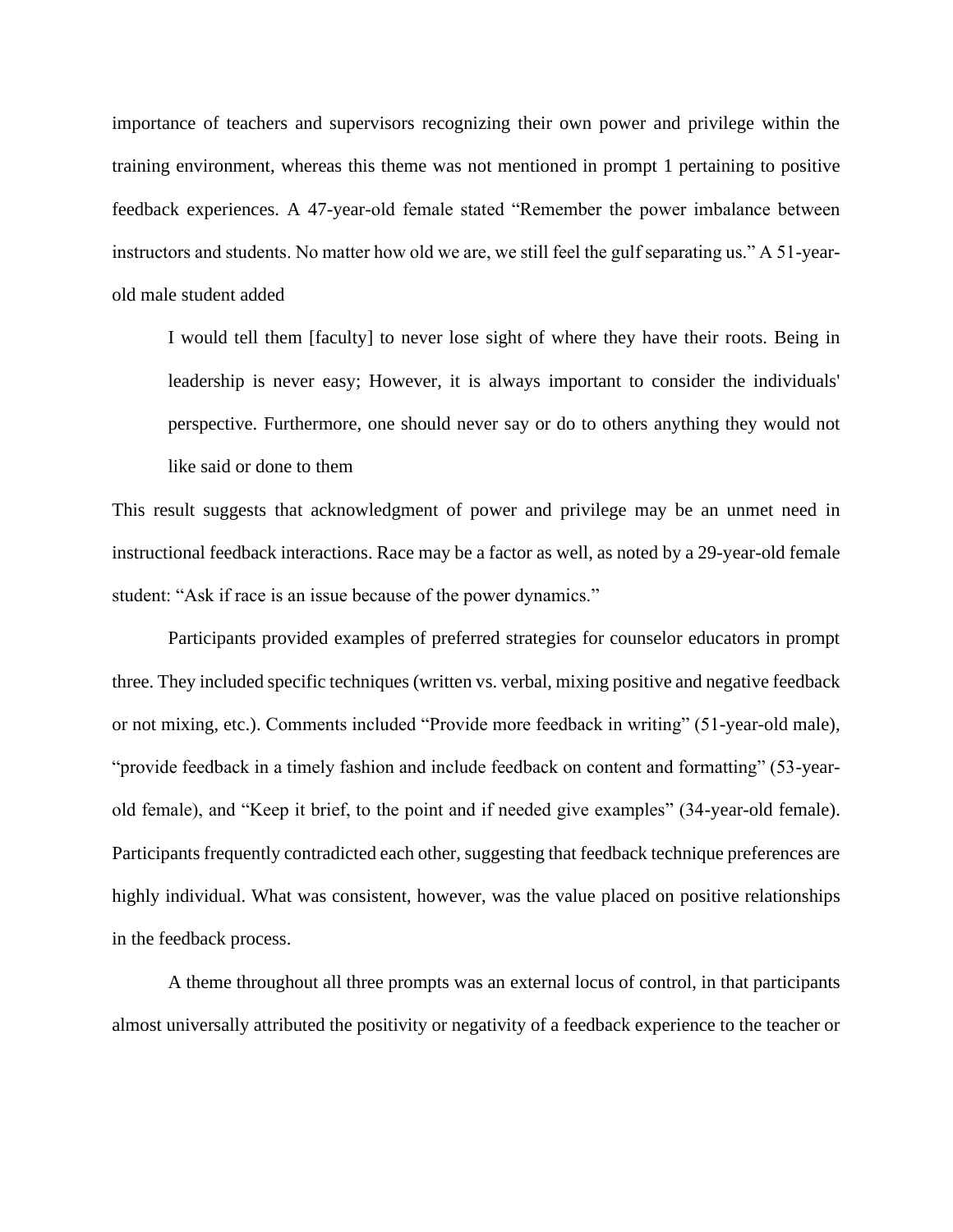supervisor providing the feedback. For example, a 53-year-old female described how feedback affected her work ethic by stating

The professor took weeks to grade or provide feedback on weekly assignments. Not knowing if I was on track with my assignments, I started to not work as hard. I recall thinking if it is not important enough for timely feedback then I dont need to work as hard

#### **Discussion**

The variable of OC trait itself, as measured by the OC-TRS, correlated with decreased feedback retention, an increased desire for confidentiality, an increased sensitivity to feedback, and a decreased belief in the utility of feedback. These results are congruent with RO DBT research, which has identified OC people as less open and receptive to information, more cognitively rigid, and more sensitive to perceived social threats (Lynch, 2018a). The results suggest that OC may appear in the counselor training environment and affect the response of some students to instructor feedback, potentially creating a barrier to feedback receptivity. Results indicate that a moderate amount of variance in scores pertaining to feedback sensitivity could be explained by variables related to emotional OC. This result suggests that individual differences among students do relate meaningfully to feedback receptivity, indicating that instructors and supervisors alone cannot ensure a positive or effective feedback experience for a counseling student and cannot bear sole responsibility for the feedback process.

The attribution of feedback success or failure to the feedback giver, as indicated in the qualitative data, is consistent with research suggesting that students view the feedback process more as a transaction and less as a tool for personal growth (Price et al., 2010) and as a process for which the student themselves has little responsibility (Dawson et al., 2019). The attribution of blame to the other party for negative feedback experiences suggests that rejecting the feedback or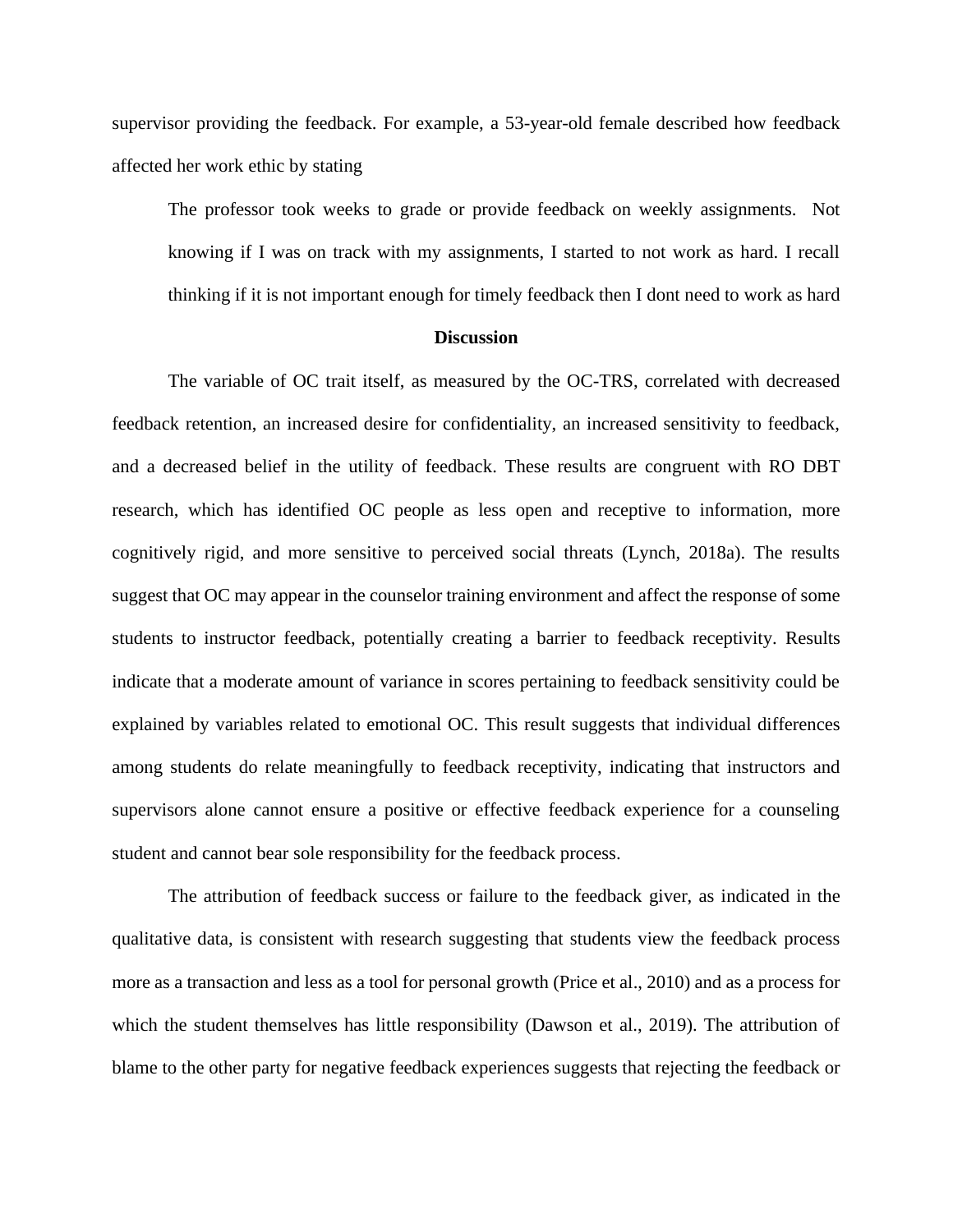feedback giver to resolve a discrepancy between one's desired view of self and disconfirming feedback is a common response in counselor training environments. The presence of external attribution for a negative experience can also be an indicator that metatask processes have been activated (King, 2015), suggesting a possible shift away from task learning.

Despite the prevalence of other-focused attributions, the predictor variables of need for structure, psychological inflexibility, the OC trait (as measured by the OC-TRS), and problematic OC behavior did explain about 30% of the variance in feedback sensitivity scores. This suggests that individual traits are meaningful in determining the degree to which a feedback experience results in embarrassment or a threat response. The data supports the idea that feedback interactions should be viewed as a shared responsibility between recipient and provider to ensure that feedback is taken in and utilized.

The element of relationship is important in the interpretation of results. The qualitative data extracts made clear that relationship-enhancing experiences of feedback were positive, and rejecting, shaming, or dismissing experiences of feedback were negative. A research focus on feedback delivery technique and timing (e.g., Borders et al., 2017; Nelson et al., 2008) might be misguided unless the relational element is considered. Qualitative data extracts related to delivery technique contained many contradictions but the desire for positive relationship, respect, and individual focus was consistent and clear.

#### **Implications**

Counselor educators and supervisors could use this study to reconceptualize the feedback process. Feedback can be considered a relationally based experience, in which both the feedback giver and recipient are responsible for the effectiveness of the exchange. Counselor educators could discuss this concept with students early in their training programs and both students and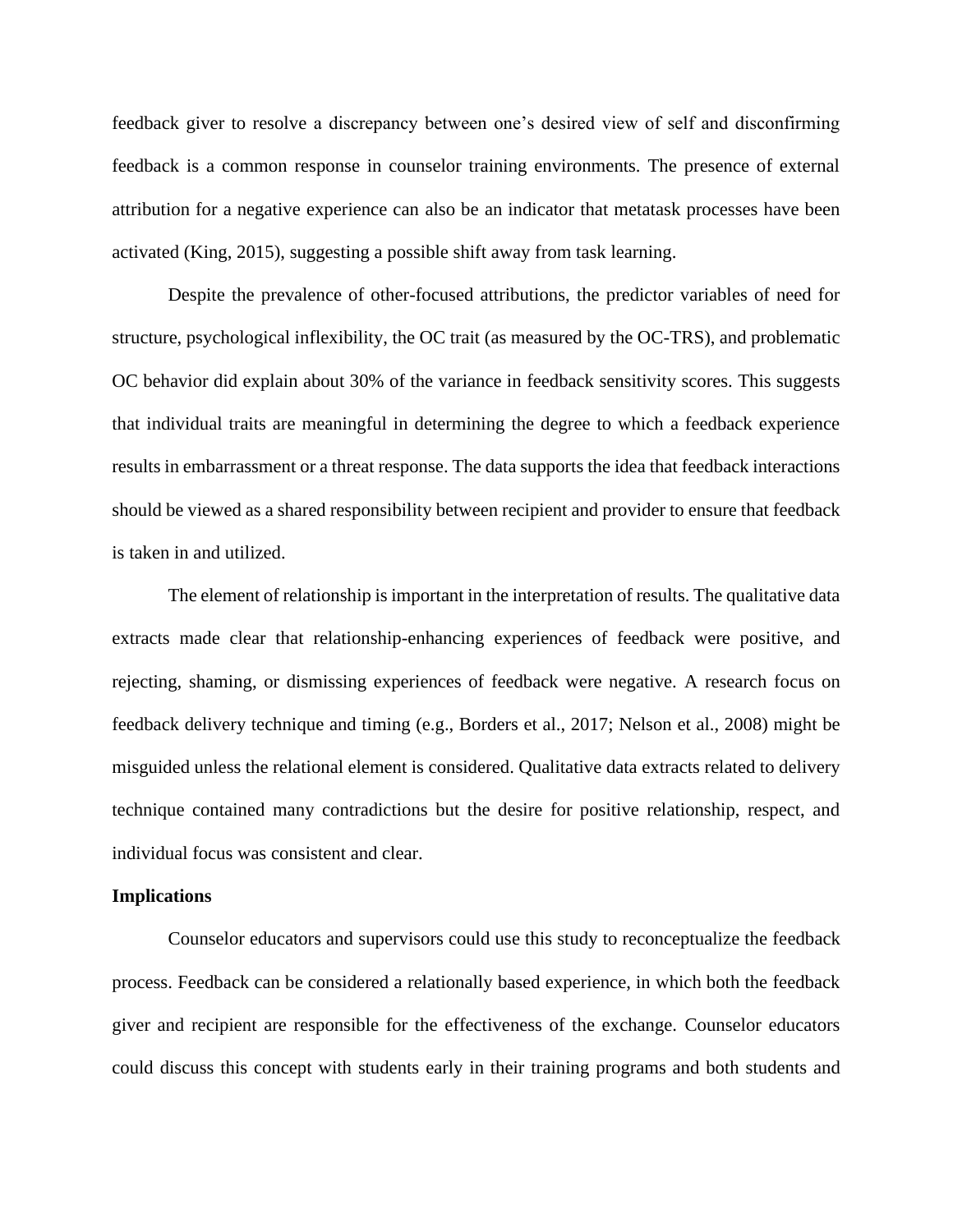supervisors could share the responsibility of maintaining relationships in which feedback exchanges, and the students' reactions, are openly discussed. Additionally, resistance to feedback, or evidence that feedback is not being utilized, could be examined by both the student and the educator as a possible indication of the student struggling to manage emotions within the context of the educational setting and relationships with faculty.

Counselor educators and supervisors can also consider that individual student differences, such as biotemperamental traits like OC, are likely to affect the feedback process. A respectful, open relationship between faculty and student is likely to meaningfully influence this process, as is recognition on the part of the student that listening to feedback calmly and openly is their personal responsibility. Counseling students, who learn about concepts like mindfulness, differentiation, and nervous system regulation, should be well-equipped to approach this task. Educators could also direct their own training efforts toward comfort with sharing discomfirming feedback directly and focusing on relationship quality, rather than learning feedback-giving strategies which emphasize softening or timing feedback to have less emotional effect on the listener.

Through orienting students to the importance of feedback and feedback receptivity, as well as the likelihood that individual differences affect feedback receptivity, students could be challenged to consider an internal locus of control in regards to their own learning. This could meaningfully change the manner in which students participate in their own training. Students who continue to struggle may also benefit from some of the strategies taught in the RO DBT model for enhancing openness. This toolkit could be made available to students before resistance to feedback becomes a matter of remediation.

#### **Limitations**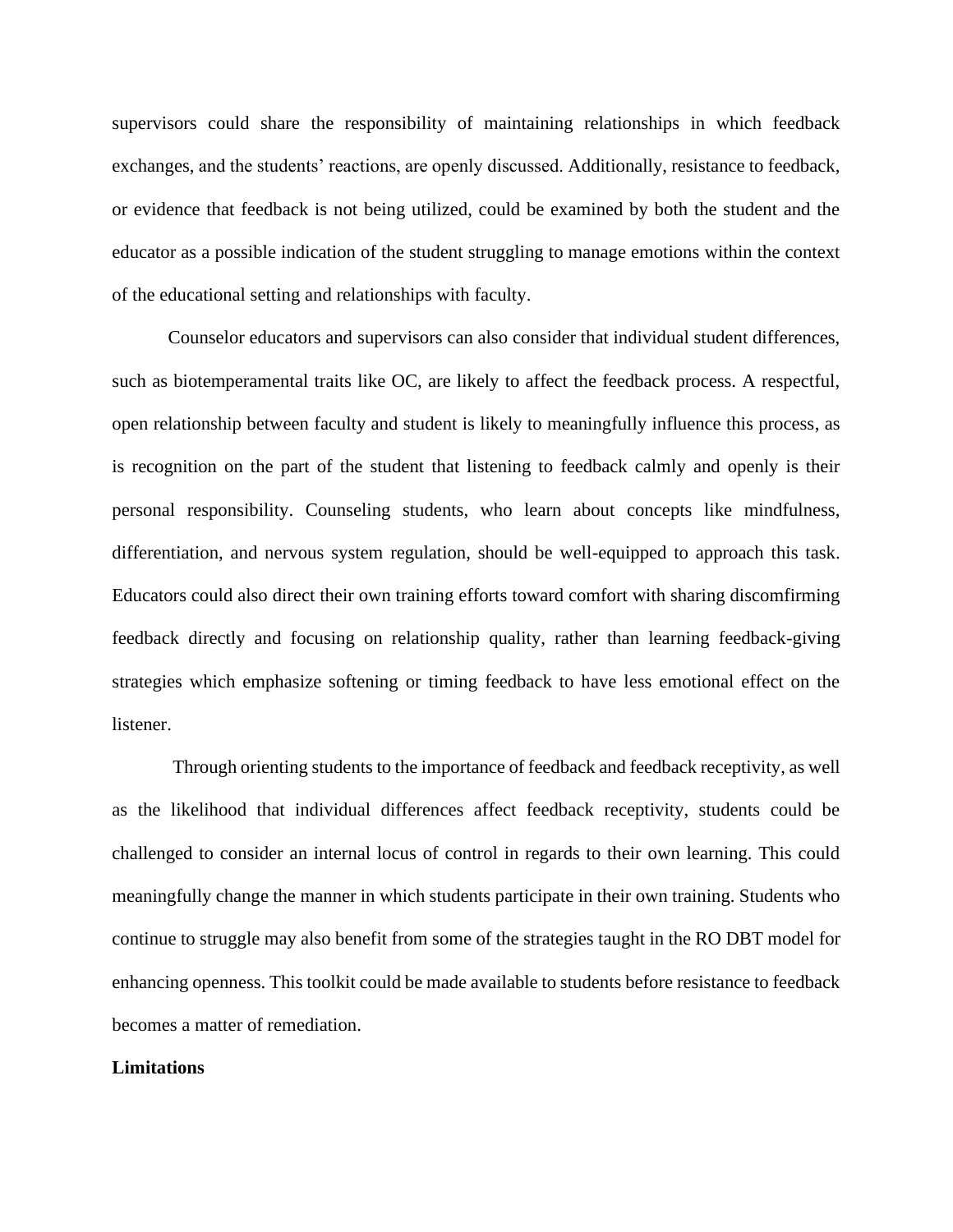The design was limited by several factors, including that the OC-TRS is still under development, the problematic OC behavior measure was not validated and normed prior to use, and the possibility that a disproportionate number of OC people (compared to undercontrolled people) completed the entire survey due to its length, given that OC people may be more likely to endure a tedious task (Lynch, 2018a). Results are also limited by the small response size for the survey, a primarily White and female sample, and small effect sizes within the data.

#### **Future Research**

Future research could explore additional individual differences that may account for some of the variance in feedback receptivity. Other individual traits or student behaviors, such as personality traits or personal values, could provide more information on the relational elements of the feedback process and provide further data on the manner in which feedback processes are coconstructed. The individual traits and behaviors of educators could also be studied to explore this phenomenon.

#### **Conclusion**

This study investigated the relationship between measures of emotional OC and feedback receptivity within the counselor training environment. Measures of instructional feedback receptivity in the present sample were significantly related to measures of OC, indicating that this individual difference between students is an important component of feedback exchanges in counselor education. The results of this study indicate that feedback is a mutual process and that counselor educators cannot be solely responsible for whether students listen to, make meaning of, and use feedback.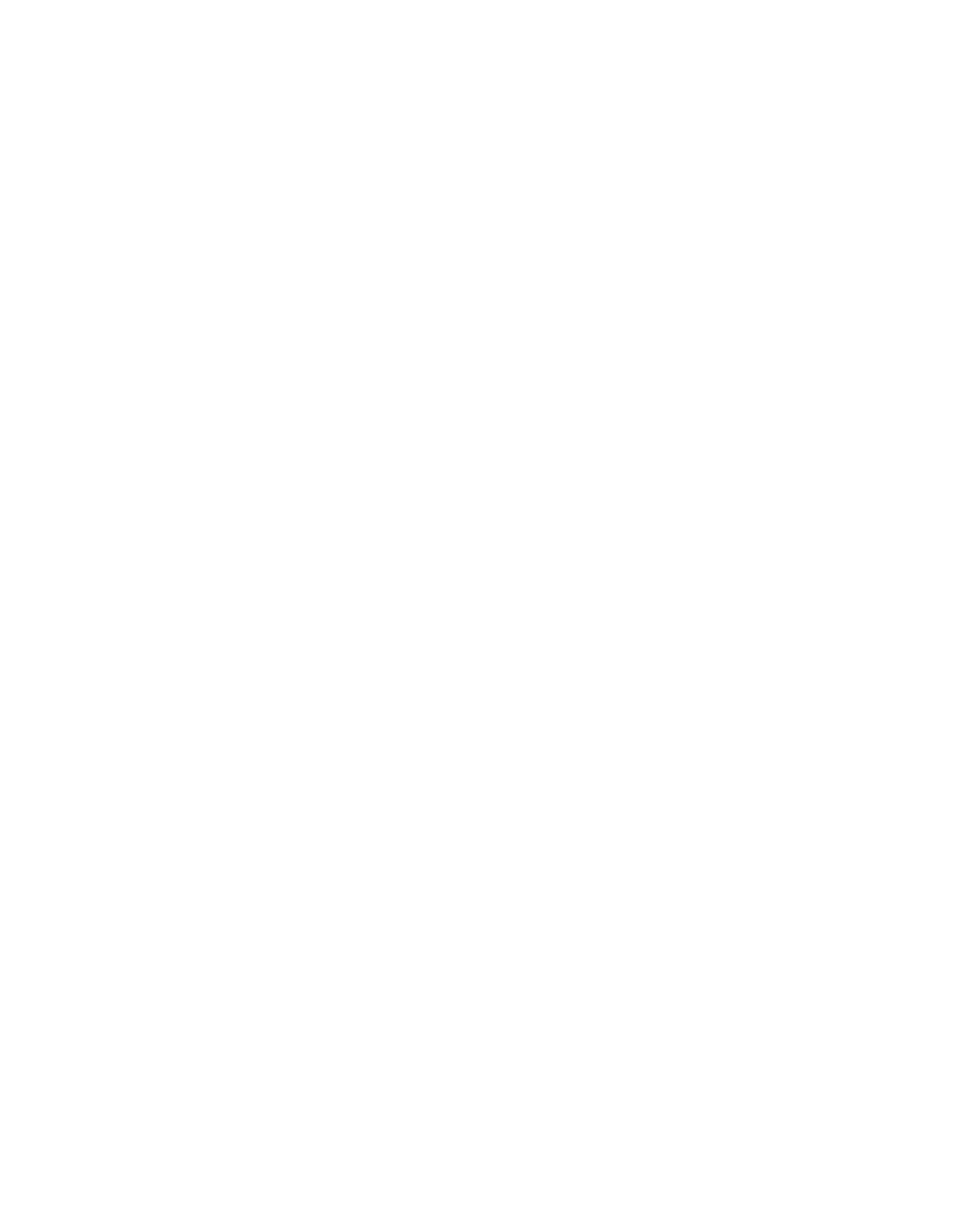## **References**

- Al-Hattami, A. A. (2019). The perception of students and faculty staff on the role of constructive feedback. *International Journal of Instruction*, *12*(1), 885–894. http://dx.doi.org/10.29333/iji.2019.12157a
- American Counseling Association. (2014). *ACA Code of Ethics.*
- Bond, F. W., Hayes, S. C., Baer, R. A., Carpenter, K. M., Guenole, N., Orcutt, H. K., Waltz, T. & Zettle, R. D. (2011). Preliminary psychometric properties of the Acceptance and Action Questionnaire–II: A revised measure of psychological inflexibility and experiential avoidance. *Behavior Therapy*, *42*(4), 676–688. <http://dx.doi.org/10.1016/j.beth.2011.03.007>
- Borders, L. D., Welfare, L. E., Sackett, C. R., & Cashwell, C. (2017). New supervisors' struggles and successes with corrective feedback. *Counselor Education and Supervision*, *56*(3), 208– 224. http://dx.doi.org/10.1002/ceas.12073
- Braun, V., & Clarke, V. (2006). Using thematic analysis in psychology. *Qualitative Research in Psychology, 3*(2), 77–101. http://dx.doi.org/10.1191/1478088706qp063oa
- Brett, J. F., & Atwater, L. E. (2001). 360° feedback: Accuracy, reactions, and perceptions of usefulness. *Journal of Applied Psychology*, *86*(5), 930–942. http://dx.doi.org/10.1037/0021-9010.86.5.930
- Campbell-Sills, L., Barlow, D. H., Brown, T. A., & Hofmann, S. G. (2006). Effects of suppression and acceptance on emotional responses of individuals with anxiety and mood disorders. *Behaviour Research and Therapy*, *44*(9), 1251–1263. http://dx.doi.org/10.1016/j.brat.2005.10.001
- Clarke, V., & Braun, V. (2018). Using thematic analysis in counselling and psychotherapy research: A critical reflection. *Counselling and Psychotherapy Research*, *18*(2), 107–110. http://dx.doi.org/10.1002/capr.12165
- Clauss, J. A., Avery, S. N., & Blackford, J. U. (2015). The nature of individual differences in inhibited temperament and risk for psychiatric disease: A review and meta-analysis. *Progress in Neurobiology*, *127*, 23-45. doi: 10.1016/j.pneurobio.2015.03.001
- Cole, P. M., Michel, M. K., & Teti, L. O. D. (1994). The development of emotion regulation and dysregulation: A clinical perspective. *Monographs of the Society for Research in Child Development*, *59*(2‐3), 73–102. http://dx.doi.org/10.2307/1166139
- Creswell, J. W. & Plano Clark, V. L. (2018). *Designing and conducting mixed methods research.* Sage Publications.
- Dawson, P., Henderson, M., Mahoney, P., Phillips, M., Ryan, T., Boud, D., & Molloy, E. (2019). What makes for effective feedback: Staff and student perspectives. *Assessment & Evaluation in Higher Education*, *44*(1), 25–36. http://dx.doi.org/10.1080/02602938.2018.1467877
- Degnan, K. A., Almas, A. N., & Fox, N. A. (2010). Temperament and the environment in the etiology of childhood anxiety. *Journal of Child Psychology and Psychiatry, and Allied Disciplines*, *51*(4), 497–517. https://doi.org/10.1111/j.1469-7610.2010.02228.x
- Duffey, T., Haberstroh, S., Ciepcielinski, E., & Gonzales, C. (2016). Relational-cultural theory and supervision: Evaluating developmental relational counseling. *Journal of Counseling & Development*, *94*(4), 405–414. http://dx.doi.org/10.1002/jcad.12099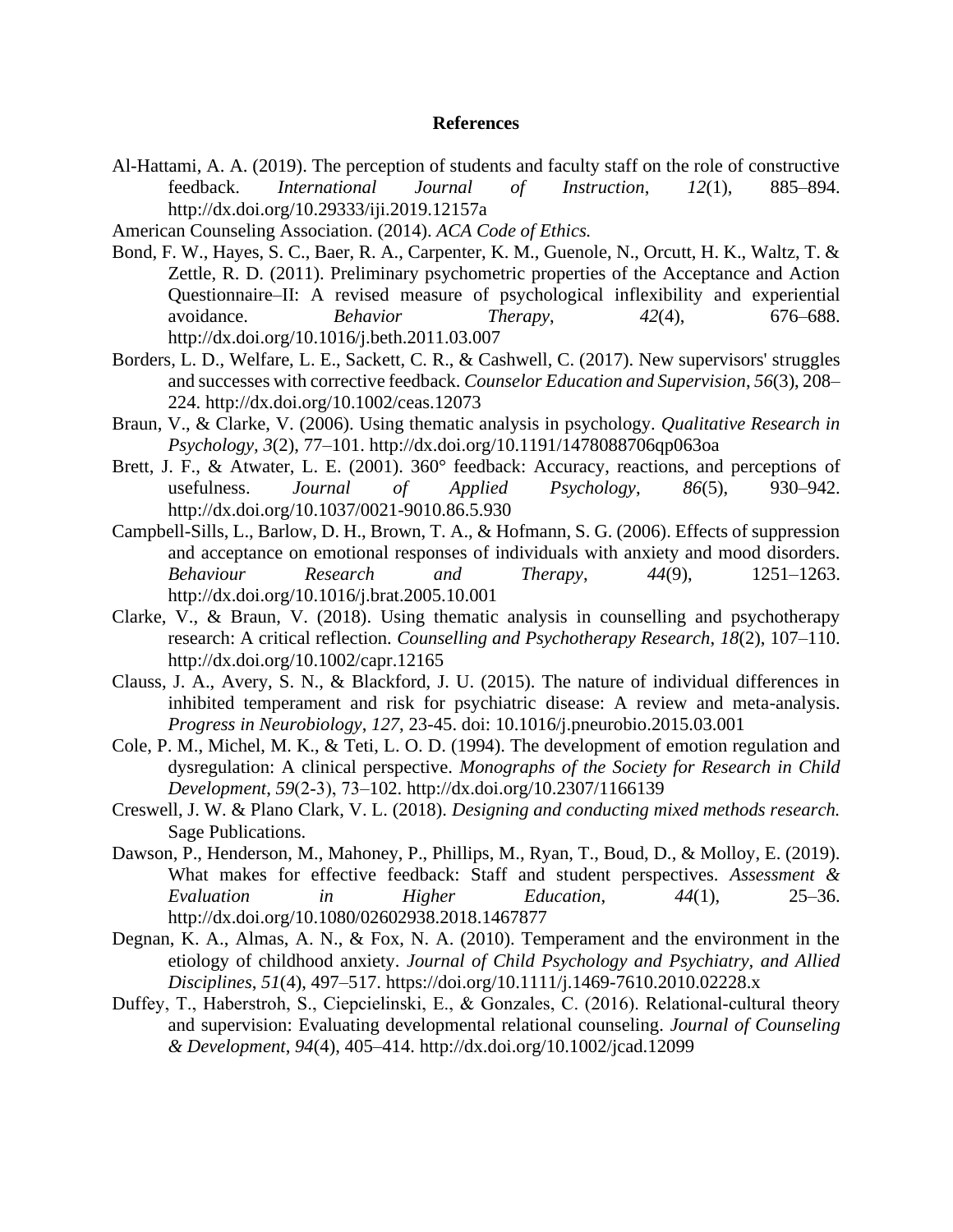- Faul, F., Erdfelder, E., Buchner, A., & Lang, A.-G. (2009). Statistical power analyses using G\*Power 3.1: Tests for correlation and regression analyses. *Behavior Research Methods, 41*, 1149-1160. http://doi.org/10.3758/BRM.41.4.1149
- Finn, B., & Metcalfe, J. (2010). Scaffolding feedback to maximize long-term error correction. *Memory & Cognition*, *38*(7), 951–961. http://dx.doi.org/10.3758/MC.38.7.951
- Fox, N. A., Henderson, H. A., Marshall, P. J., Nichols, K. E., & Ghera, M. M. (2005). Behavioral inhibition: Linking biology and behavior within a developmental framework. *Annual Review of Psychology, 56,* 235–262. http://dx.doi.org/10.1146/annurev.psych.55.090902.141532
- Geddes, D., & Linnehan, F. (1996). Exploring the dimensionality of positive and negative performance feedback. *Communication Quarterly*, *44*(3), 326–344. http://dx.doi.org/10.1080/01463379609370021
- Hattie, J., & Timperley, H. (2007). The power of feedback. *Review of Educational Research*, *77*(1), 81–112. http://dx.doi.org/10.3102/003465430298487
- Henderson, K. L., & Dufrene, R. L. (2013). Student behaviors and remediation: An empirical study. *Journal of Professional Counseling: Practice, Theory & Research*, *40*(2), 2–14. http://dx.doi.org/10.1080/15566382.2013.12033924
- Hoffman, M. A., Hill, C. E., Holmes, S. E., & Freitas, G. F. (2005). Supervisor perspective on the process and outcome of giving easy, difficult, or no feedback to supervisees. *Journal of Counseling Psychology*, *52*(1), 3–13. http://dx.doi.org/10.1037/0022-0167.52.1.3
- Ilgen, D. R., & Knowlton, W. A., Jr. (1980). Performance attributional effects on feedback from superiors. *Organizational Behavior and Human Performance*, *25*(3), 441–456. http://dx.doi.org/10.1016/0030-5073(80)90039-2
- Jeffries, E. R., McLeish, A. C., Kraemer, K. M., Avallone, K. M, & Fleming, J. B. (2016). The role of distress tolerance in the use of specific emotion regulation strategies. *Behavior Modification, 40*(3), 439–451. http://dx.doi.org/10.1177/0145445515619596
- King, P. E. (2015). When do students benefit from performance feedback? A test of feedback intervention theory in speaking improvement. *Communication Quarterly*, *64*(1), 1–15. http://dx.doi.org/10.1080/01463373.2015.1078827
- King, P. E., Schrodt, P., & Weisel, J. J. (2009). The instructional feedback orientation scale: Conceptualizing and validating a new measure for assessing perceptions of instructional feedback. *Communication Education*, *58*(2), 235–261. http://dx.doi.org/10.1080/03634520802515705
- Kluger, A. N., & DeNisi, A. (1996). The effects of feedback interventions on performance: A historical review, a meta-analysis, and a preliminary feedback intervention theory. *Psychological Bulletin*, *119*(2), 254. http://dx.doi.org/10.1037/0033-2909.119.2.254
- Ladany, N., & Melincoff, D. S. (1999). The nature of counselor supervisor nondisclosure. *Counselor Education and Supervision, 38*(3), 161–176. http://dx.doi.org/10.1002/j.1556- 6978.1999.tb00568.x
- Letting, J. K. (1992). Giving corrective feedback: A decisional analysis. *Social Work*, *37*(5), 424– 430. http://dx.doi.org/10.1093/sw/37.5.424
- Li, C., Lampe, R., Trusty, J. G., & Lin, Y. (2009). Cluster analysis of impaired counseling students: A survey of master's level CACREP-accredited programs. *Journal of Professional Counseling, Practice, Theory, & Research, 37*(1), 38–50. http://dx.doi.org/10.1080/15566382.2009.12033854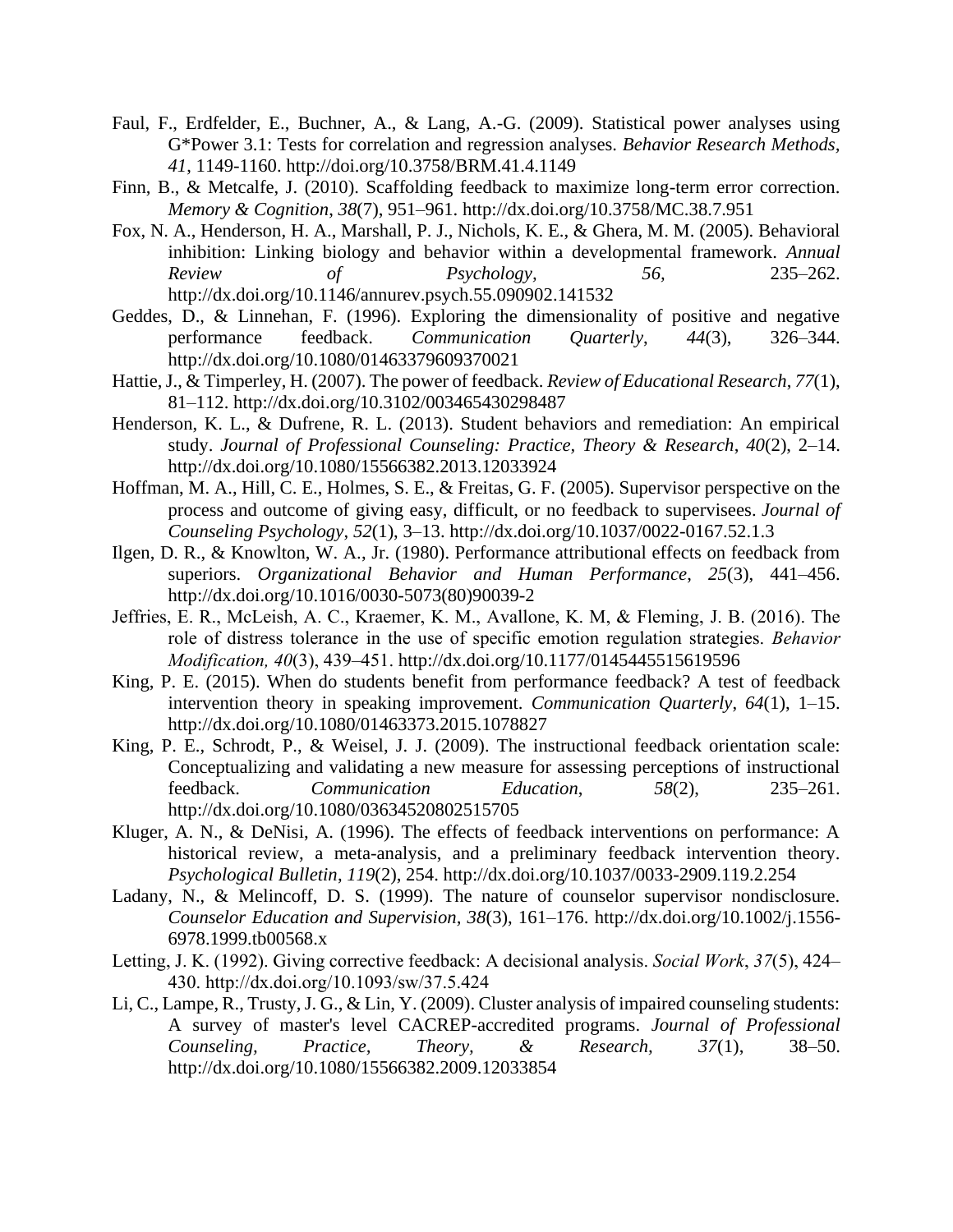- Linderbaum, B. A., & Levy, P. E. (2010). The development and validation of the Feedback Orientation Scale (FOS). *Journal of Management*, *36*(6), 1372–1405. http://dx.doi.org/10.1177/0149206310373145
- London, M., & Smither, J. W. (2002). Feedback orientation, feedback culture, and the longitudinal performance management process. *Human Resource Management Review*, *12*(1), 81–100. http://dx.doi.org/10.1016/S1053-4822(01)00043-2
- Lynch, T. R. (2018a). *Radically open dialectical behavioral therapy: Theory and practice for treating disorders of overcontrol.* Context Press.
- Lynch, T. R. (2018b). *The skills training manual for radically open dialectical behavioral therapy: A clinician's guide for treating disorders of overcontrol.* Context Press.
- Lynch, T. R., Hempel, R. J., & Dunkley, C. (2015). Raducally open dialectical behavioral therapy for diorders of over-control: Singalling matters. *American Journal of Psychotherapy, 69*(2), 141-162. http://dx.doi.org/10.1176/appi.psychotherapy.2015.69.2.141
- Lynch, T. R., Robins, C. J., Morse, J. Q., & Krause, E. D. (2001). A mediational model relating affect intensity, emotion inhibition, and psychological distress. *Behavior Therapy*, *32*(3), 519–536. http://dx.doi.org/10.1016/S0005-7894(01)80034-4
- Maguire, M., & Delahunt, B. (2017). Doing a thematic analysis: A practical, step-by-step guide for learning and teaching scholars. *All Ireland Journal of Higher Education*, *9*(3). http://ojs.aishe.org/index.php/aishe-j/article/view/335
- Nelson, M. L., Barnes, K. L., Evans, A. L., & Triggiano, P. J. (2008). Working with conflict in clinical supervision: Wise supervisors' perspectives. *Journal of Counseling Psychology*, *55*(2), 172–184. http://dx.doi.org/10.1037/0022-0167.55.2.172
- Neuberg, S. L., & Newsom, J. T. (1993). Personal need for structure: Individual differences in the desire for simpler structure. *Journal of Personality and Social Psychology*, *65*(1), 113–131. http://dx.doi.org/10.1037/0022-3514.65.1.113
- Price, M., Handley, K., Millar, J., & O'Donovan, B. (2010). Feedback: all that effort, but what is the effect? *Assessment & Evaluation in Higher Education*, *35*(3), 277–289. http://dx.doi.org/10.1080/02602930903541007
- Rasheed, A., Khan, S. U. R., Rasheed, M. F., & Munir, Y. (2015). The impact of feedback orientation and the effect of satisfaction with feedback on in‐role job performance. *Human Resource Development Quarterly*, *26*(1), 31–51. http://dx.doi.org/10.1002/hrdq.21202
- Seretis, D., Hempel, R. J. & Lynch, T. R. (2015). *The OC trait rating scale* [Unpublished manuscript]. Department of Psychology, University of Southampton.
- Thompson, M. M., Naccarato, M. E., Parker, K. E., & Moskowitz, G. B. (1992). Measuring cognitive needs: The development and validation of the Personal Need for Structure (PNS) and Personal Fear of Invalidity Measures. *Manuscript submitted for publication.*
- Trepal, H. C., Bailie, J., & Leeth, C. (2010). Critical incidents in practicum supervision: Supervisees' perspectives. *Journal of Professional Counseling, Practice, Theory, & Research*, *38*(1), 28–38. http://dx.doi.org/10.1080/15566382.2010.12033864
- Tull, M. T., Jakupcak, M., & Roemer, L. (2010). Emotion suppression: A preliminary experimental investigation of its immediate effects and role in subsequent reactivity to novel stimuli. *Cognitive Behaviour Therapy*, *39*(2), 114-125.
- Wahesh, E., Kemer, G., Willis, B. T., & Schmidt, C. D. (2017). An analysis of peer feedback exchanged in group supervision. *Counselor Education and Supervision*, *56*(4), 274–288. http://dx.doi.org/10.1002/ceas.12085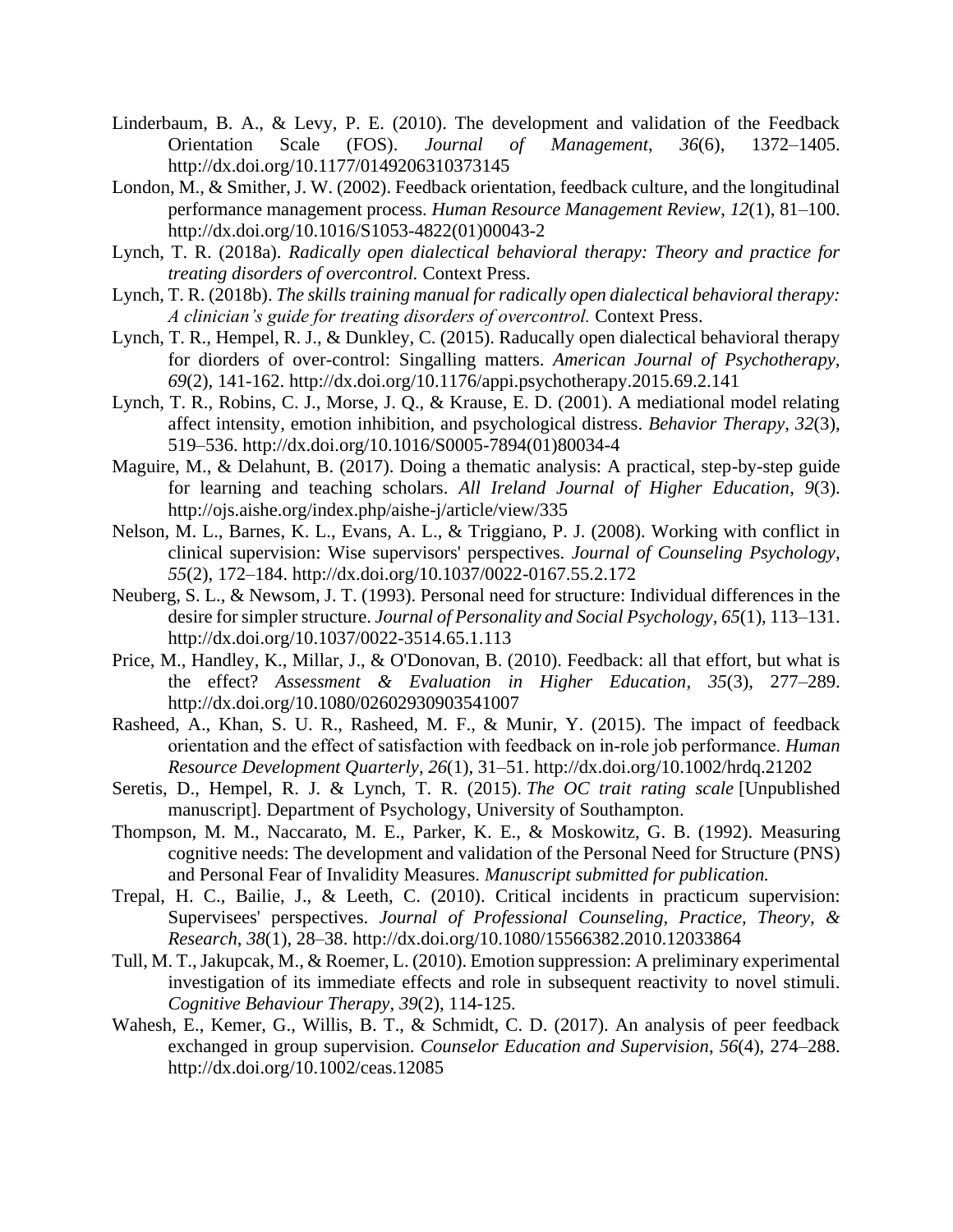- White, L. K., McDermott, J. M., Degnan, K. A., Henderson, H. A., & Fox, N. A. (2011). Behavioral inhibition and anxiety: The moderating roles of inhibitory control and attention shifting. Journal of Abnormal Child Psychology, 39(5), 735–747. shifting. *Journal of Abnormal Child Psychology*, *39*(5), 735–747. http://dx.doi.org/10.1007/s10802-012-9688-6
- Yorke, M. (2003). Formative assessment in higher education: Moves towards theory and the enhancement of pedagogic practice. *Higher Education*, 45(4), 477–501. enhancement of pedagogic practice. *Higher Education*, *45*(4), 477–501. https://doi.org/10.1023/A:1023967026413